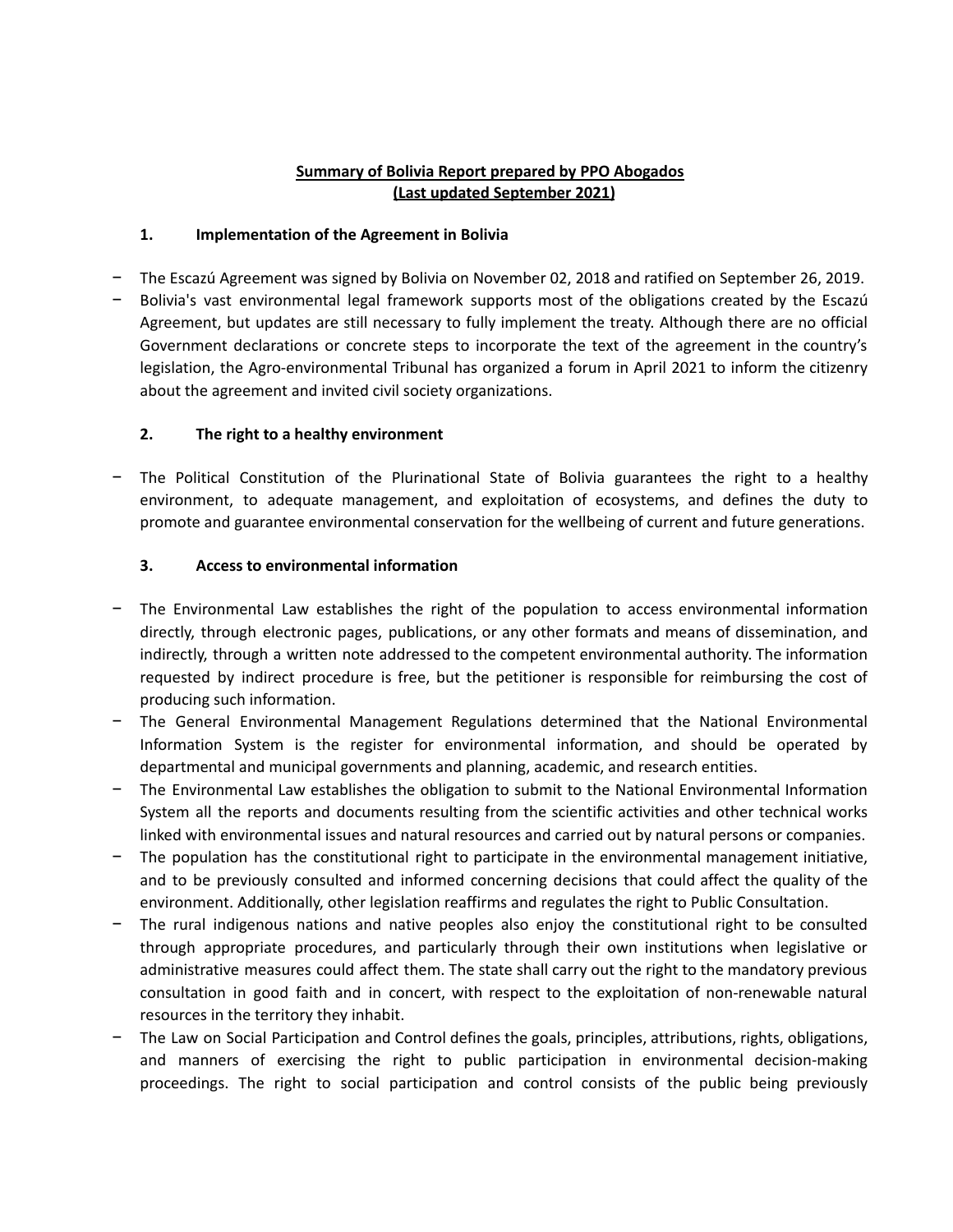consulted and informed about decisions that could affect the quality of the environment and the conservation of the ecosystems.

− Public consultation must be carried out in the language of the persons involved. The General Labor Law and Linguistic Policies establish the right of persons to access information in their own language and the institutional obligation to promote the use of recognized languages.

## **4. Access to justice in environmental matters;**

- The right to due process is guaranteed by the constitution and ordinary, agro-environmental, and rural indigenous native jurisdictions are available channels to access justice. The constitution also acknowledges broad active legal standing in favor of any person to protect the right to the environment.
- The Agro-environmental Tribunal is the dedicated entity in charge of delivering justice in environmental matters, and several entities are specialized in environmental matters in the regulatory sphere. The Law on Mother Earth has also assigned entities responsible for protecting and guaranteeing Mother Earth´s rights in administrative and judicial instances.
- − Precautionary measures to mitigate, avoid, prevent or neutralize damages can be filed on a party´s behalf or on the government´s own initiative, unless the law provides otherwise.
- The Agro-environmental Tribunal offers free assistance for a defendant, but the normative does not include free assistance to persons that intend to initiate a claim. In practice, vulnerable groups are better served by non-profit entities that provide free legal assistance.

## **5. Protection of environmental defenders**

− Current regulation does not provide specific protection for environmental human rights defenders. In the event that attacks, threats, or intimidations directed to environmental human rights defenders are perpetrated, they will be able to access justice through the existing legal system.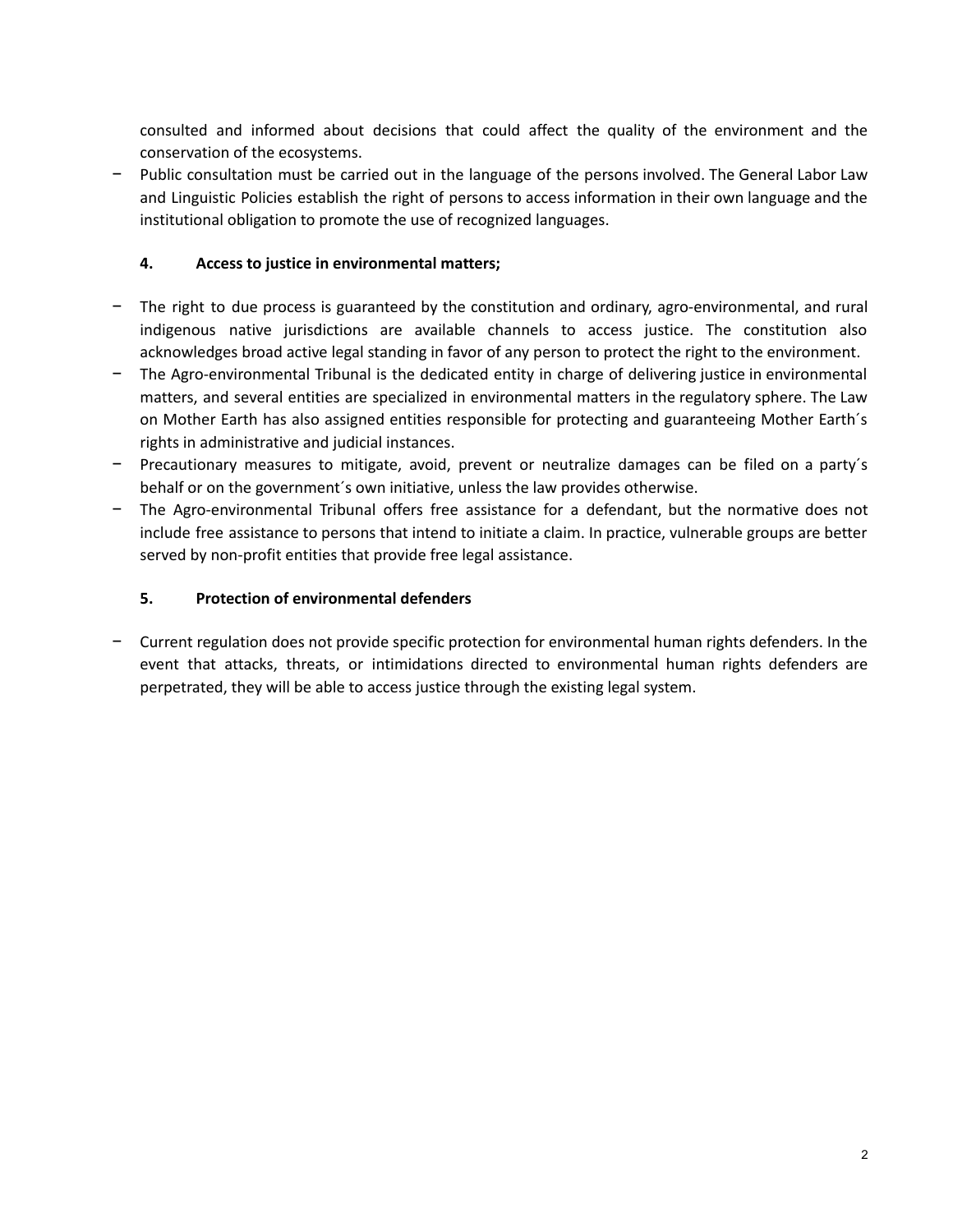

Av. San Martín 155 Edif. Ambassador Business Center, Piso 18 Equipetrol | Santa Cruz | Bolivia

> Tel: Tel: +591 620 020 20 Fax: +591 620 020 20

> > www.ppolegal.com

Oficinas Cobija Cochabamba La Paz Santa Cruz Sucre

To: Cyrus R. Vance Center for International Justice From: PPO Abogados Date: September 8, 2021 Subject: Implementation of Escazú Agreement in Bolivia

The object of the present document is to analyze the Bolivian normative and the scope of the implementation and compliance with the Escazú Agreement, ratified by the Plurinational State of Bolivia (hereinafter "Bolivia").

# I. Legal Analysis

Does Bolivia have domestic legislation creating the following obligations defined in the Escazú Agreement? How is implementation and enforcement of these rules in the country?

Yes. Through Law No. 1182 dated June 03, 2019, Bolivia ratified the Agreement, thus becoming part of the Bolivian constitutionality block in accordance to Article 410 of the State´s Political Constitution. Given the previous existence of a national normative on the issue of access to information and justice in environmental matters, Bolivia is at the socializing stage as well as the determination of the impact and the possible adjustments to the norms to permit full compliance therewith.

| Right to a healthy environment |                                                                                                                                                                                                                                                                                                                                                                                                                                                             |
|--------------------------------|-------------------------------------------------------------------------------------------------------------------------------------------------------------------------------------------------------------------------------------------------------------------------------------------------------------------------------------------------------------------------------------------------------------------------------------------------------------|
|                                | Guarantee the right to a healthy environmental in the Constitution                                                                                                                                                                                                                                                                                                                                                                                          |
|                                | Yes. The Political Constitution of the Plurinational State of Bolivia ("CPE" for its<br>Spanish acronym) comprises the following aspects related to the environment:<br>- Promote and guarantee environmental conservation, for the wellbeing of<br>current and future generations. <sup>1</sup><br>- Right to a healthy, protected and balanced environment. <sup>2</sup><br>- Every person has the right to file legal actions to defend the right to the |

<sup>1</sup> CPE: Article 9, point 6 "Promote and guarantee the responsible and planned exploitation of natural resources and foster the industrialization thereof, through the development and strengthening of the productive base in its different dimensions and levels, as well as the conservation of the environment, for the wellbeing of current and future generations."

<sup>&</sup>lt;sup>2</sup> CPE: Article 33 "Persons have the right to a healthy, protected and balanced environment. The exercise of this right must permit individuals and collective organizations of the present and future generations, in addition to other living beings, to develop in a normal and permanent manner."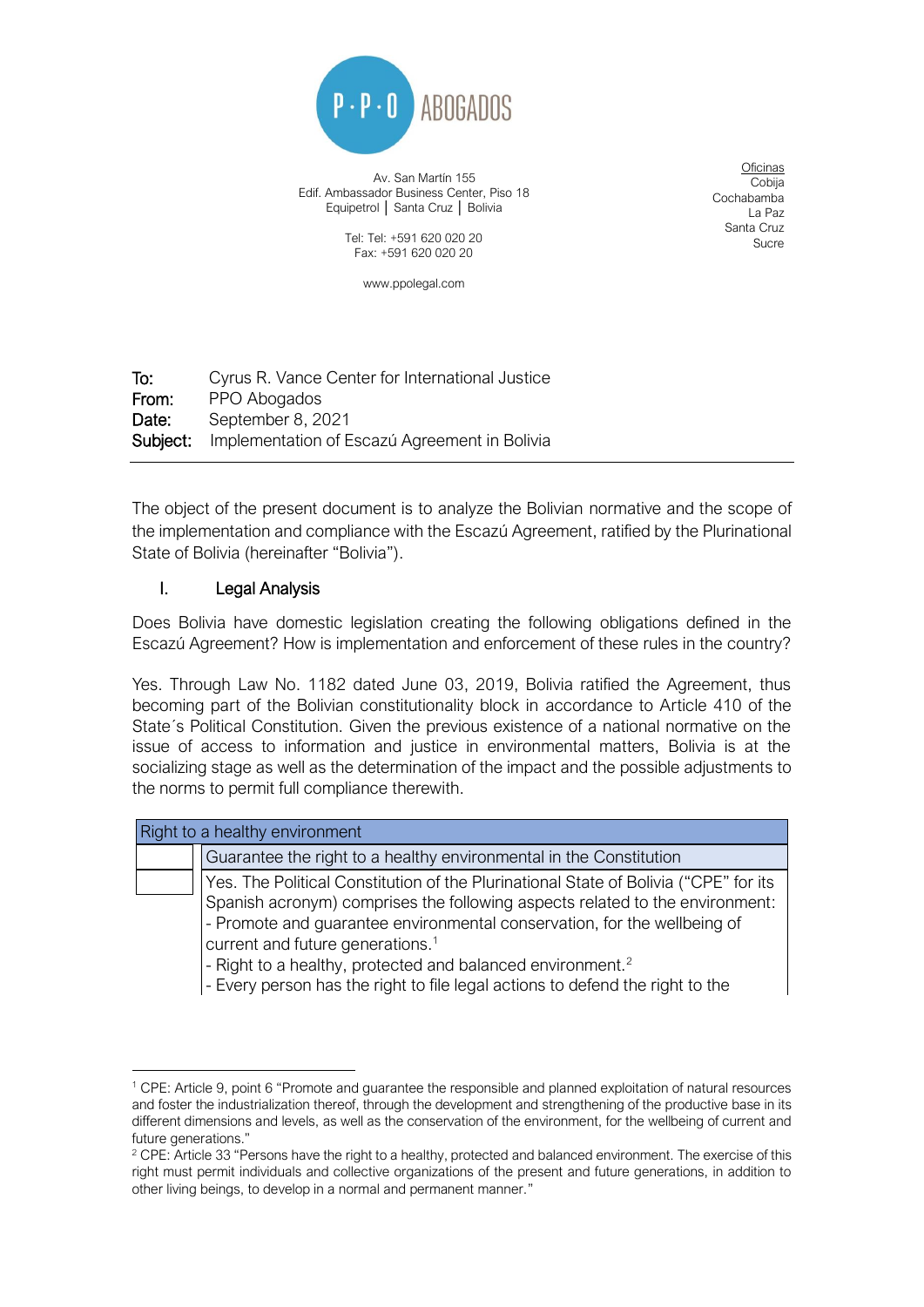|    | environment. $3$                                                                                                                                                                                                                                                                                                                                                                                                                                                                                                                                                                |
|----|---------------------------------------------------------------------------------------------------------------------------------------------------------------------------------------------------------------------------------------------------------------------------------------------------------------------------------------------------------------------------------------------------------------------------------------------------------------------------------------------------------------------------------------------------------------------------------|
|    | -Right to live in a healthy environment, with an adequate management and                                                                                                                                                                                                                                                                                                                                                                                                                                                                                                        |
|    | exploitation of ecosystems. <sup>4</sup>                                                                                                                                                                                                                                                                                                                                                                                                                                                                                                                                        |
|    | Right of access to environmental information                                                                                                                                                                                                                                                                                                                                                                                                                                                                                                                                    |
| 01 | Ensure the right to public access to environmental information and define<br>procedure for such access.                                                                                                                                                                                                                                                                                                                                                                                                                                                                         |
|    | Yes. The Environmental Law ("LMA" for its Spanish acronym) establishes that<br>the National Environmental Information System ("SNIA" for its Spanish<br>acronym) is the instance in charge of registering, organizing, updating and<br>disseminating environmental information at the national level. <sup>5</sup>                                                                                                                                                                                                                                                              |
|    | Likewise, current regulations foresee that any citizen can access environmental<br>information.                                                                                                                                                                                                                                                                                                                                                                                                                                                                                 |
|    | The population can access environmental information through two<br>mechanisms.                                                                                                                                                                                                                                                                                                                                                                                                                                                                                                  |
|    | 1) The indirect procedure to access information is carried out through a written<br>note addressed to the competent environmental authority (at the municipal,<br>departmental or national level). The authority has the obligation to respond the<br>petitioner's request though a formal written answer.                                                                                                                                                                                                                                                                      |
|    | 2) The direct procedure to access information is through electronic pages,<br>publications or any other formats and means of dissemination. For example,<br>the current regulations at the macro and national level are contained on the<br>page of the Ministry of the Environment and Waters ("MMAyA" for its Spanish<br>acronym).                                                                                                                                                                                                                                            |
| 02 | Define specific rules facilitating access to environmental information to persons<br>and groups in vulnerable situations, including making efforts to identify and<br>support persons or groups in vulnerable situations, providing assistance in<br>preparing requests for access and ensuring information is available in the various<br>languages used in the country.                                                                                                                                                                                                       |
|    | No. In Bolivia there is currently no procedure in place to support vulnerable<br>groups that require access to information. Even though there are certain non-<br>profit groups that support the cause, these generally work with specific<br>communities.                                                                                                                                                                                                                                                                                                                      |
|    | With the coming into force of the Escazú Agreement, the environmental<br>authorities at the national level during the conference on "Access to Justice in<br>Environmental Matters within the framework of the coming into force of the<br>Escazú Agreement" organized by the Agro-environmental Tribunal ("TA" for its<br>Spanish acronym) in April 2021, indicated that within their agenda they have<br>foreseen meetings with authorities from all State levels to reconcile the method<br>to implement access to environmental information for the citizenry in general as |

<sup>&</sup>lt;sup>3</sup> CPE: Article 34 "Any person, individually or representing a collectivity, is empowered to exercise the legal actions to defend the right to the environment, without prejudice to the obligations of public institutions to act on their own initiative in the event of threats or attempts against the environment."

<sup>4</sup> Point 10 of Article 10 of the CPE foresees one of the rights of nations and indigenous, native peoples.

<sup>&</sup>lt;sup>5</sup> LMA: Article 15 "The National Environmental Secretariat and the Departmental Secretariats, are in charge of the organization of the National Environmental Information System, whose functions and attributions will be: to register, organize, update and disseminate the national environmental information".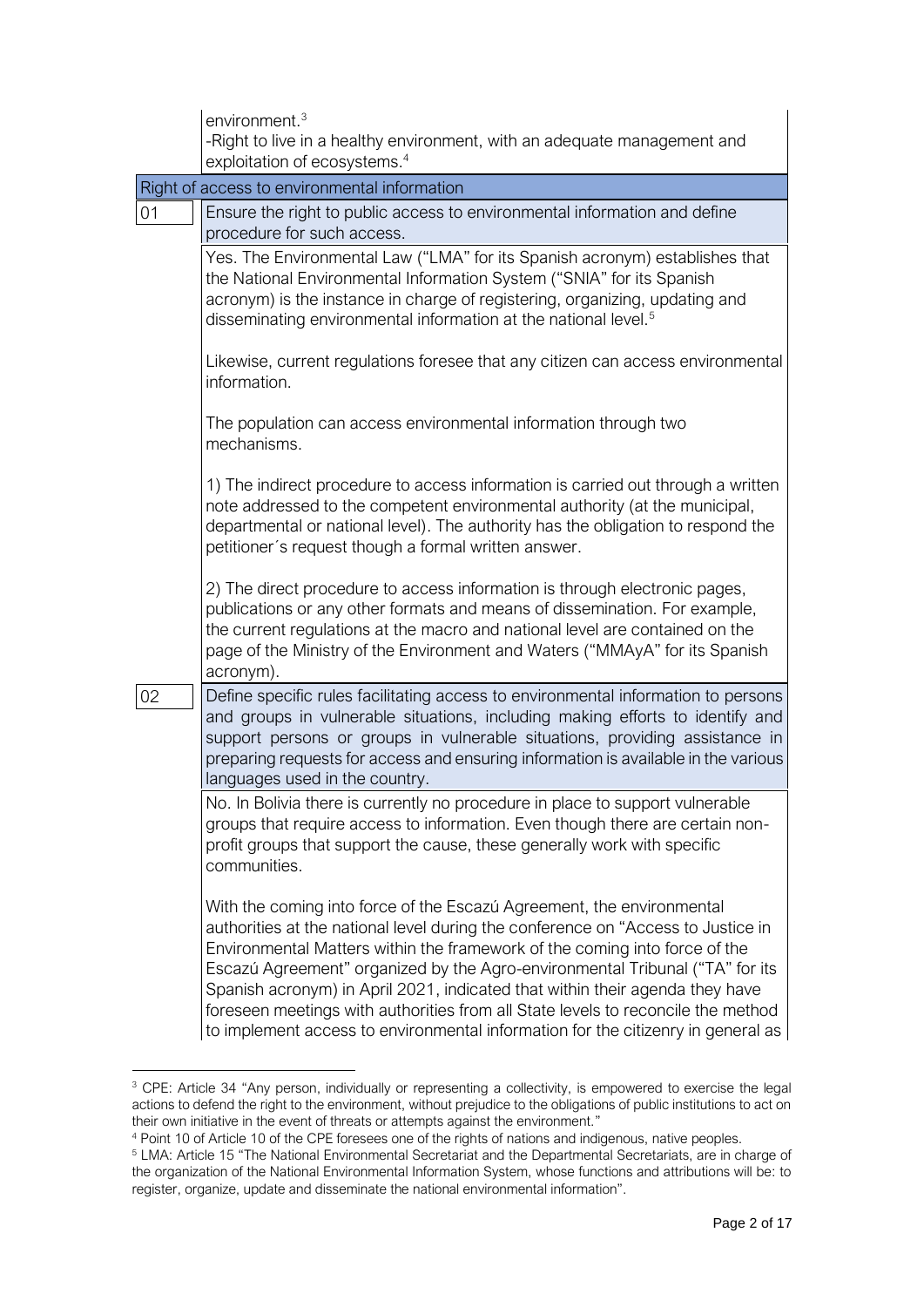|    | well as to groups in vulnerable situation.                                                                                                                                                                                                                                                                                                                                                                                                                                                                                                                                                                         |
|----|--------------------------------------------------------------------------------------------------------------------------------------------------------------------------------------------------------------------------------------------------------------------------------------------------------------------------------------------------------------------------------------------------------------------------------------------------------------------------------------------------------------------------------------------------------------------------------------------------------------------|
|    | Likewise, the Ministry of Justice commented that it has instructed measures to<br>initiate the drafting of a Law on Access to Public Information, indicating that<br>currently it is in the stage of reviewing proposals from private entities so the<br>State foresees information that is not confidential.                                                                                                                                                                                                                                                                                                      |
|    | A Supreme Decree <sup>6</sup> is currently in effect, which establishes the general<br>guidelines to guarantee access to information, as a fundamental right of all<br>persons and the transparent management of the Executive Branch.                                                                                                                                                                                                                                                                                                                                                                             |
|    | Finally, there is the General Labor Law and Linguistic Policies, which<br>establishes the right to access information in the official languages of the<br>indigenous nations and peoples according to their territory. $^7$ To implement this,<br>the officers are required to speak one language of the region at the<br>communication level.                                                                                                                                                                                                                                                                     |
| 03 | Ensure access to environmental information is provided at no cost, provided for<br>costs of reproduction and delivery, which must be reasonable.                                                                                                                                                                                                                                                                                                                                                                                                                                                                   |
|    | Currently the General Environmental Management Regulations ("RGGA" for its<br>Spanish acronym) establish that the information that authorities provide to<br>citizens in writing - as of three pages - will have a cost that must be assumed<br>by the petitioner. <sup>8</sup> The cost is not determined, given that this depends on the<br>location where the request is submitted. This point is one that must be<br>reconciled between the authorities of the different State levels so that the<br>access to written information is cost free, in accordance to what is foreseen in<br>the Escazú Agreement. |
| 04 | Establish or designate one or more impartial entities or institutions with autonomy<br>and independence to promote transparency in access to environmental<br>information.                                                                                                                                                                                                                                                                                                                                                                                                                                         |
|    | In Bolivia there is currently no decentralized and autonomous organization with<br>the authority to oversee and promote transparent access to environmental<br>information.<br>In adherence to the Law on Transparency in the Fight Against Corruption <sup>9</sup> , all<br>public entities in the different levels of government must have a transparency<br>unit responsible for addressing the denunciation of corruption acts and the<br>implementation of policies on transparency. However, these units are<br>subordinate to the entity itself and do not enjoy authentic autonomy.                        |
| 05 | Guarantee that competent authorities generate, collect, publicize<br>and<br>disseminate environmental information relevant to their functions.                                                                                                                                                                                                                                                                                                                                                                                                                                                                     |
|    | Yes, in Bolivia the principle of publicity is in place. However, the SNIA, which is<br>in charge of registering, organizing, updating and disseminating the national<br>environmental information does not have the entire current environmental<br>normative in its system. In this sense, even though the normative grants the                                                                                                                                                                                                                                                                                   |

<sup>6</sup> Supreme Decree No. 28168 Transparency in the Public Management of the Executive Branch.

<sup>&</sup>lt;sup>7</sup> Law No. 269 General Labor Law and Linguistic Policies.

<sup>&</sup>lt;sup>8</sup> RGGA: Article 24 "All natural or collective persons, public or private, have the right to obtain information with respect to the environment through a written request addressed to the Competent Environmental Authority or public sectoral entity, which must respond within a period of fifteen calendar days, computable as of the first working day following the presentation of said request. The printing costs will be borne by the petitioner when the requested information exceeds three pages".

<sup>&</sup>lt;sup>9</sup> Law No. 974, on Transparency Units and the Fight Against Corruption.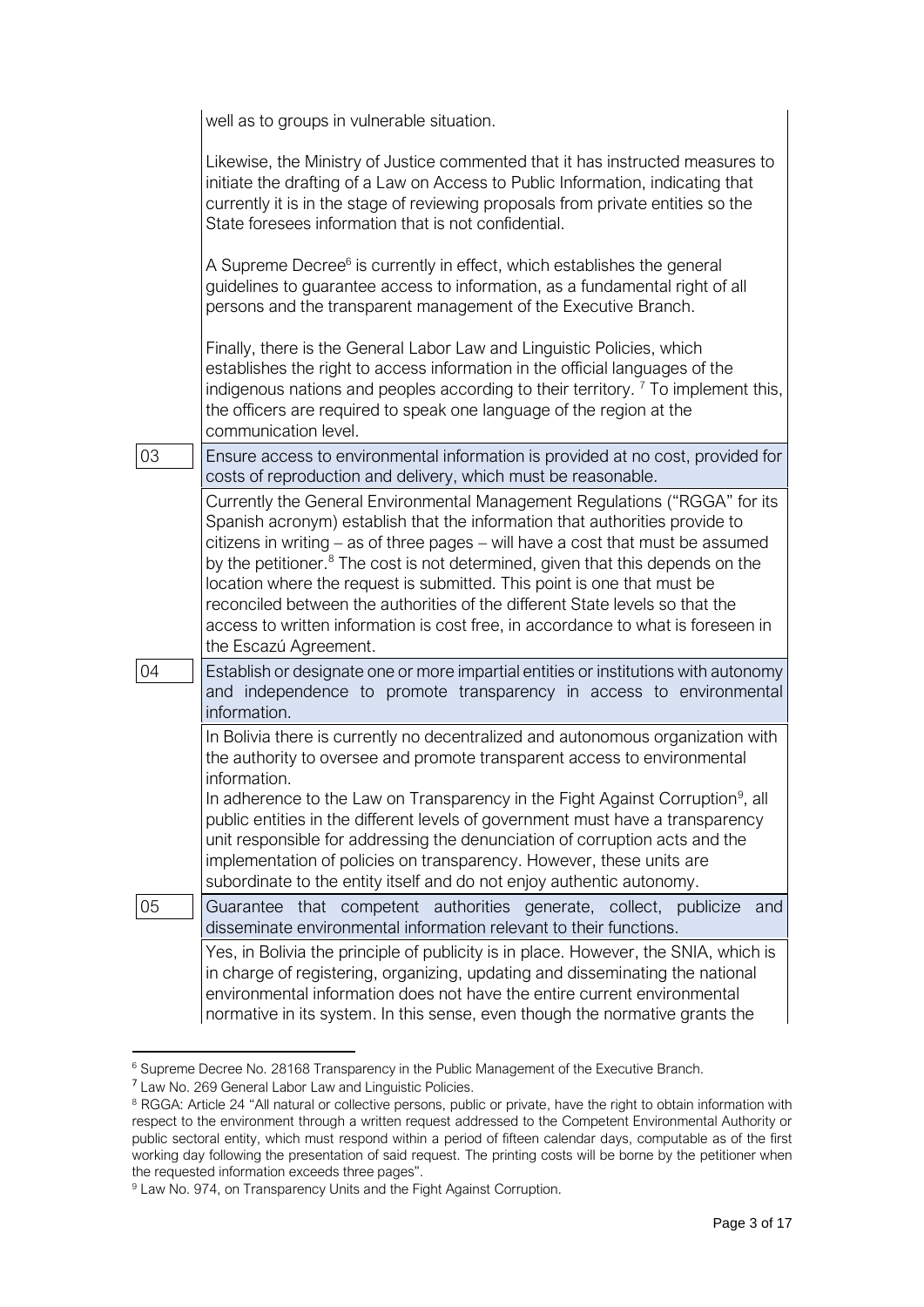|    | SNIA the obligation to disseminate the national environmental information, in<br>practice it is not correctly applied, therefore, access to information is limited.                                                                                                                                                                                                                                                                                                                         |
|----|---------------------------------------------------------------------------------------------------------------------------------------------------------------------------------------------------------------------------------------------------------------------------------------------------------------------------------------------------------------------------------------------------------------------------------------------------------------------------------------------|
| 06 | Create one or more environmental information systems.                                                                                                                                                                                                                                                                                                                                                                                                                                       |
|    | The Law on Social Participation and Control <sup>10</sup> establishes that the State in its<br>different levels and territorial areas, will implement documentation centers,<br>information networks, electronic government, tele-centers and other similar<br>instruments to facilitate the access and understanding of the documentation<br>and public information. Notwithstanding the above, in the environmental sector,<br>the only system that is partially implemented is the SNIA. |
| 07 | Create materials, waste and pollutant release and transfer register.                                                                                                                                                                                                                                                                                                                                                                                                                        |
|    | Yes. By virtue of what is provided by the RGGA <sup>11</sup> , the SNIA has information<br>furnished by the departmental, and municipal governments as well as planning,<br>academic and research entities.                                                                                                                                                                                                                                                                                 |
|    | The departmental entities are in charge of receiving, reviewing and overseeing<br>all the activities that require the corresponding environmental license and/or<br>permit in order to operate.                                                                                                                                                                                                                                                                                             |
|    | The activity must be duly approved through the corresponding environmental<br>license and/or permit, which according to its category (there is a normative that<br>categorizes the activities according to their environmental impact).<br>Notwithstanding the above, among the obligations – independently from the<br>category - the petitioner must present a plan for the use and management of<br>hazardous substances for the environment and a report to the competent<br>authority. |
|    | The SNIA contains multiple reports issued by the governments of the different<br>State levels, as well as the environmental normative - not updated - of interest<br>to the citizenry. However, the SNIA does not include information about judicial<br>processes or news about environmental events of interest for the population.                                                                                                                                                        |
|    | The SNIA is subdivided in the following categories:                                                                                                                                                                                                                                                                                                                                                                                                                                         |
|    | 1. Nacional Registry of Environmental Consultancies ("RENCA")<br>2. National Program of Air Quality Management ("PNGCA")<br>3. Governmental Commission on Ozone ("CGO")<br>4. Environmental Liabilities Management Project in Protected Areas and their<br>influence on Hydric Resources ("PROY BOL /91196)<br>5. Environmental Impact Evaluation ("SNIA")<br>6. Environmental Quality Control ("SNCCA")                                                                                    |
|    | 7. Licensing System                                                                                                                                                                                                                                                                                                                                                                                                                                                                         |
| 08 | Guarantee immediate disclosure and dissemination of information in case of<br>imminent threat to public health or the environment, develop and implement<br>early warning system.                                                                                                                                                                                                                                                                                                           |
|    | Yes. In Bolivia there is a National Disaster Early Warning System ("SNATD"),<br>which assigns functions and responsibilities to the different instances in the                                                                                                                                                                                                                                                                                                                              |

<sup>10</sup> Law No. 341, on Social Participation and Control.

<sup>11</sup> RGGA: Article 27 "Applying Articles 15 and 16 of the Environmental Law, the Ministry of Sustainable Development and Environment will be responsible for organizing the National Environmental Information System composed by a national network that integrates the Prefectures, Municipal Governments and planning, academic and research entities".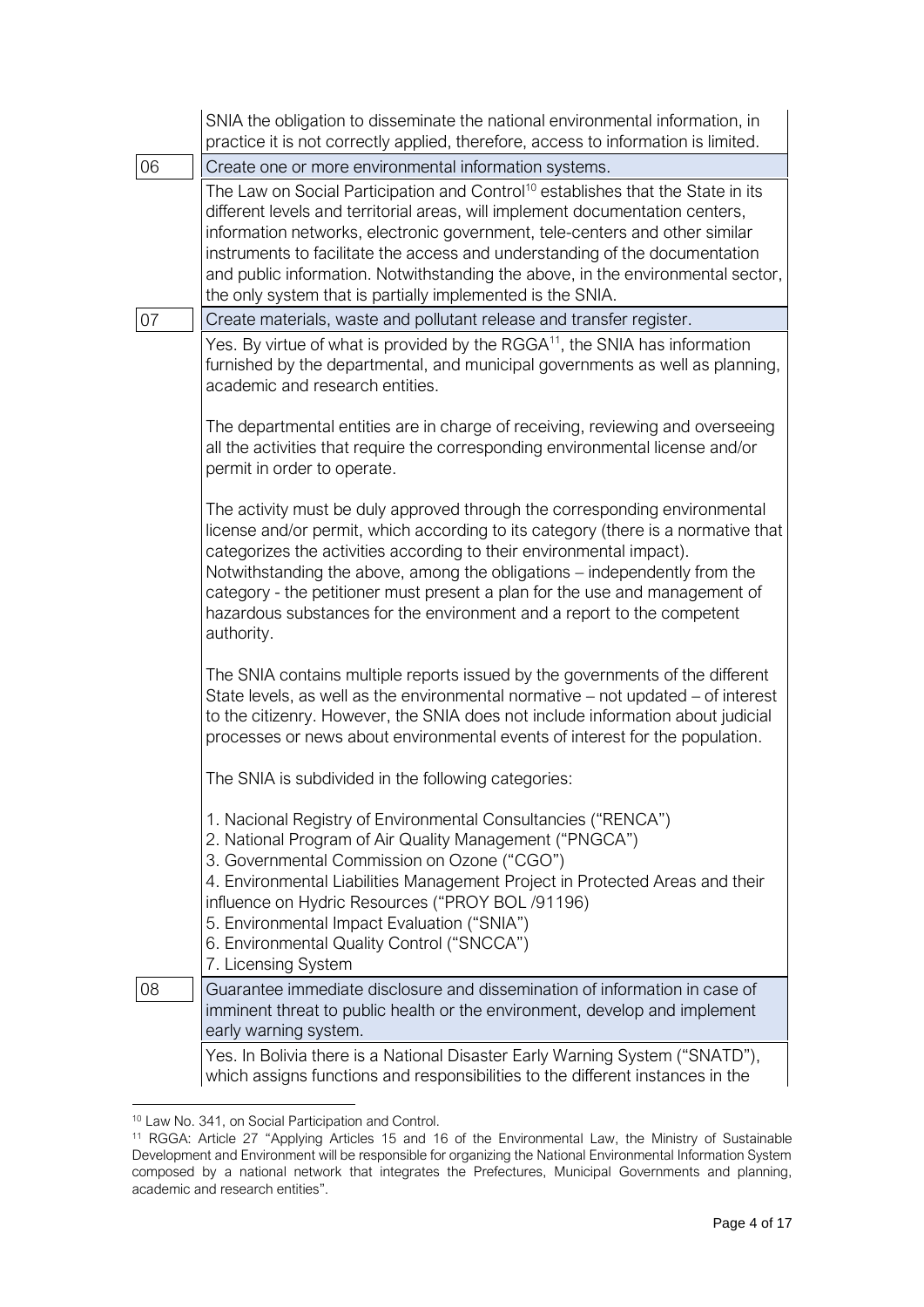|    | three levels of Government (national, departmental and municipal).                                                                                                                                                                                                                                                                                                                                                                                                                                                                                                                                                                                                                                                                                      |
|----|---------------------------------------------------------------------------------------------------------------------------------------------------------------------------------------------------------------------------------------------------------------------------------------------------------------------------------------------------------------------------------------------------------------------------------------------------------------------------------------------------------------------------------------------------------------------------------------------------------------------------------------------------------------------------------------------------------------------------------------------------------|
|    | The components of SNATD are:                                                                                                                                                                                                                                                                                                                                                                                                                                                                                                                                                                                                                                                                                                                            |
|    | 1. Meteorological and Hydrological Surveillance System.<br>2. Communications System.<br>3. Prevention and Contingency Plans.                                                                                                                                                                                                                                                                                                                                                                                                                                                                                                                                                                                                                            |
|    | The broadcasting and dissemination of information and warning messages to<br>the emergency services in a standard manner foresees the semi-automatic<br>compilation of newsletters to characterize the critical level of a territory. The<br>specialized newsletters of different risk sources must be issued daily. Said<br>newsletters, are broadcasted automatically through different channels, based<br>on the means of communication in the dedicated web pages and social<br>networks like twitter.                                                                                                                                                                                                                                              |
|    | The CPE establishes that environmental crimes do not prescribe and that the<br>State and society must mitigate the harmful effects for the environment as well<br>as the environmental liabilities. Likewise, the LMA indicates that in those cases<br>where an action or omission poses a threat to public health or the environment,<br>it will be typified and sanctioned in adherence to what is provided in the<br>Criminal Code and pertinent administrative norms, if applicable. Each action or<br>omission – depending on the type - is typified as an environmental crime,<br>therefore the publication thereof is mandatory for the Public Ministry given that<br>it attempts against public health and must be known at the national level. |
|    | It must be underscored that all processes, either criminal or administrative, are<br>of public knowledge when they represent a threat for the environment and the<br>population. In case of an imminent threat, the dissemination can be carried out<br>through different means of communication.                                                                                                                                                                                                                                                                                                                                                                                                                                                       |
| 09 | Publish and disseminate national report on the state of the environment, at<br>intervals no longer than 5 years.                                                                                                                                                                                                                                                                                                                                                                                                                                                                                                                                                                                                                                        |
|    | Yes. The RGGA establishes that the competent authority will develop a<br>National Report about the State of the Environment and an annual report will<br>be presented. <sup>12</sup> However, the authorities do not fully comply with this<br>obligation, and even if the authorities complied, this information is not of public<br>knowledge. By virtue of these dispositions, the annual report must contain:                                                                                                                                                                                                                                                                                                                                       |
|    | a) Description of the country's biophysical State.<br>b) Relationship between social and economic development, and the utilization<br>of the natural resources and the conservation of the ecosystems within the<br>framework of sustainable development.<br>c) Relationship between the integration of the environment, and the formulation<br>of the country's strategies and sectoral development policies within the<br>framework of sustainable development.<br>d) Determination and state of natural resources, in order to assess the national<br>natural assets.                                                                                                                                                                                |
|    | e) Evaluation of the Territorial Organization Plan and the Departmental Plans                                                                                                                                                                                                                                                                                                                                                                                                                                                                                                                                                                                                                                                                           |

<sup>&</sup>lt;sup>12</sup> RGGA: Article 35 "Every five years, the Ministry of Sustainable Development and Environment will prepare, through the Nacional Environmental Information System, the National Report on the state of the environment and will present every year the corresponding annual report".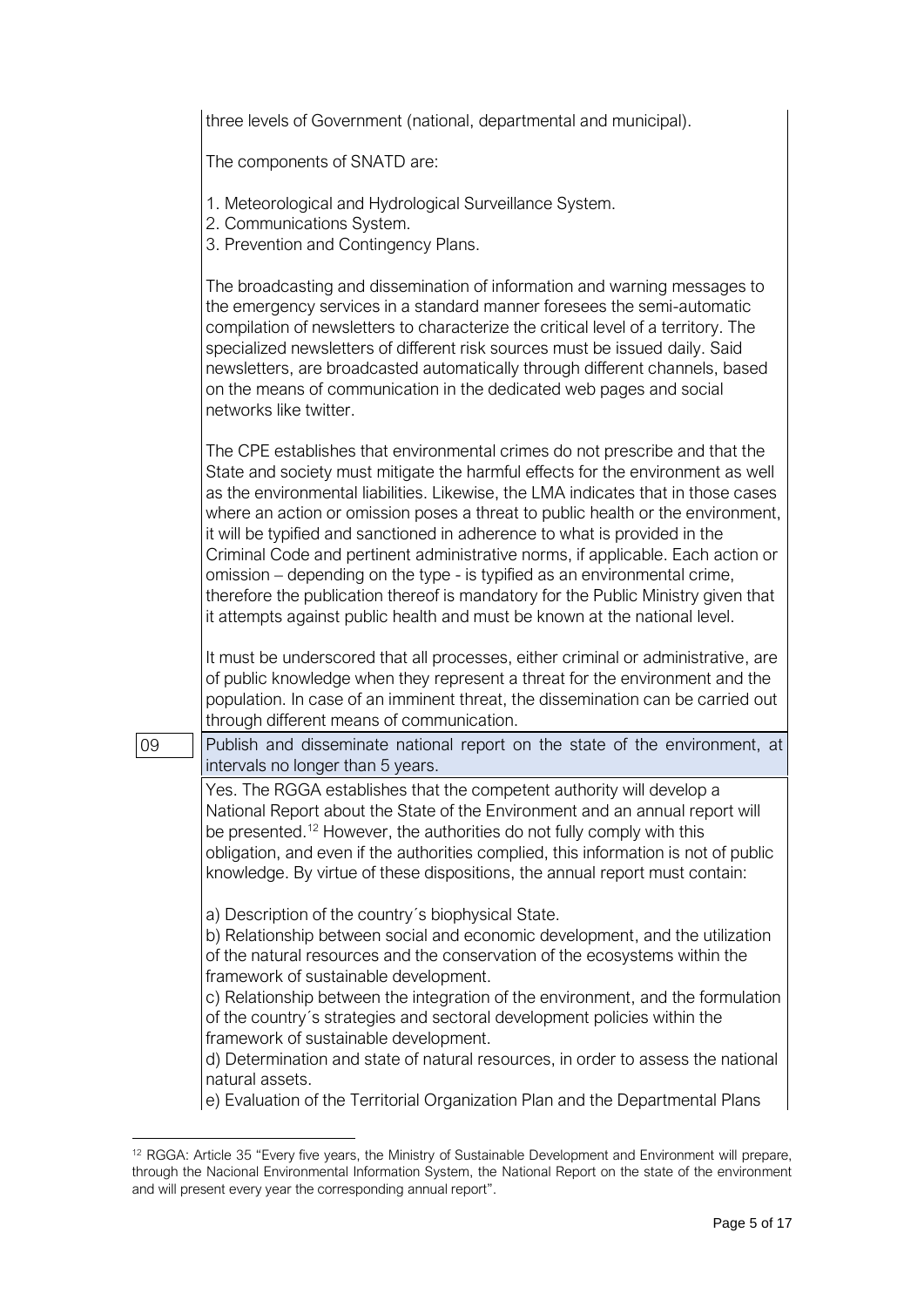|    | on Soil and Land Use.                                                                                                                                                                                                                                                                                                                                                                                                                                                                                                                                                                                                             |
|----|-----------------------------------------------------------------------------------------------------------------------------------------------------------------------------------------------------------------------------------------------------------------------------------------------------------------------------------------------------------------------------------------------------------------------------------------------------------------------------------------------------------------------------------------------------------------------------------------------------------------------------------|
|    | f) Characteristics of the human activities that have a positive or negative<br>impact on the environment and the use of natural resources.                                                                                                                                                                                                                                                                                                                                                                                                                                                                                        |
|    | g) Report about the country's environmental quality, technological and                                                                                                                                                                                                                                                                                                                                                                                                                                                                                                                                                            |
|    | scientific progress.<br>h) Technological and scientific advances.                                                                                                                                                                                                                                                                                                                                                                                                                                                                                                                                                                 |
| 10 | Encourage independent environmental performance reviews evaluating efficacy,<br>effectiveness and progress of national environmental policies in fulfillment of<br>national and international commitments.                                                                                                                                                                                                                                                                                                                                                                                                                        |
|    | At the national level, by virtue of what is established in the Law on<br>Governmental Administration and Control, there are figures of environmental<br>audits, which are part of the Governmental Control System.                                                                                                                                                                                                                                                                                                                                                                                                                |
|    | Environmental audits are divided as follows:                                                                                                                                                                                                                                                                                                                                                                                                                                                                                                                                                                                      |
|    | 1. Audit of an Environmental Management System, with the purpose to<br>determine the effectiveness of the system. Effectiveness is determined by the<br>capability of a system to ensure the attainment of the purposes of the<br>environmental management under consideration.                                                                                                                                                                                                                                                                                                                                                   |
|    | 2. Environmental Performance Audit, has the purpose of evaluating the way an<br>entity or entities have implemented, carried out or executed the environmental<br>management audit under consideration.                                                                                                                                                                                                                                                                                                                                                                                                                           |
|    | 3. Audit of Environmental Management Results, can be carried out with the aim<br>of: a) evaluating what was achieved by an entity or entities in a specific area of<br>environmental management, considering what is established in the National<br>Planning Systems and Public Investment, the programming of operations or<br>other pertinent activities; and/or b) evaluate the variation in the environmental<br>state of a determined environment, ecosystem or natural resource, to verify if<br>the changes are in accordance with what was previously established in these<br>policies, plans, norms, etc. as applicable. |
| 11 | Ensure consumers and users have official relevant and clear information on the<br>environmental qualities of goods.                                                                                                                                                                                                                                                                                                                                                                                                                                                                                                               |
|    | No. The Consumer Defense Law contains general guidelines about minimum<br>information that suppliers of goods and services must provide. <sup>13</sup><br>Notwithstanding this, there is no express obligation to identify the<br>environmental impacts of such products, besides damages to physical integrity<br>and health.                                                                                                                                                                                                                                                                                                    |
|    | On the other hand, some private companies habitually and voluntarily opt to<br>include information aimed at promoting reasonable consumption as well as the<br>reduction of environmental impacts.                                                                                                                                                                                                                                                                                                                                                                                                                                |
| 12 | Promote access to environmental information in possession of private entities<br>and encourage public and private companies to prepare sustainability reports.                                                                                                                                                                                                                                                                                                                                                                                                                                                                    |
|    | Yes. The LMA establishes the obligation to submit to SNIA all the reports and<br>documents resulting from the scientific activities and other technical works                                                                                                                                                                                                                                                                                                                                                                                                                                                                     |

<sup>&</sup>lt;sup>13</sup> General Law on the Rights of Users and Consumers: Article 37 "Enunciatively but not in a limited manner, the programs and projects on responsible and sustainable consumption, must foresee the following contents:

a) State planning of demand for products and services, within the framework of social, economic and environmental sustainability.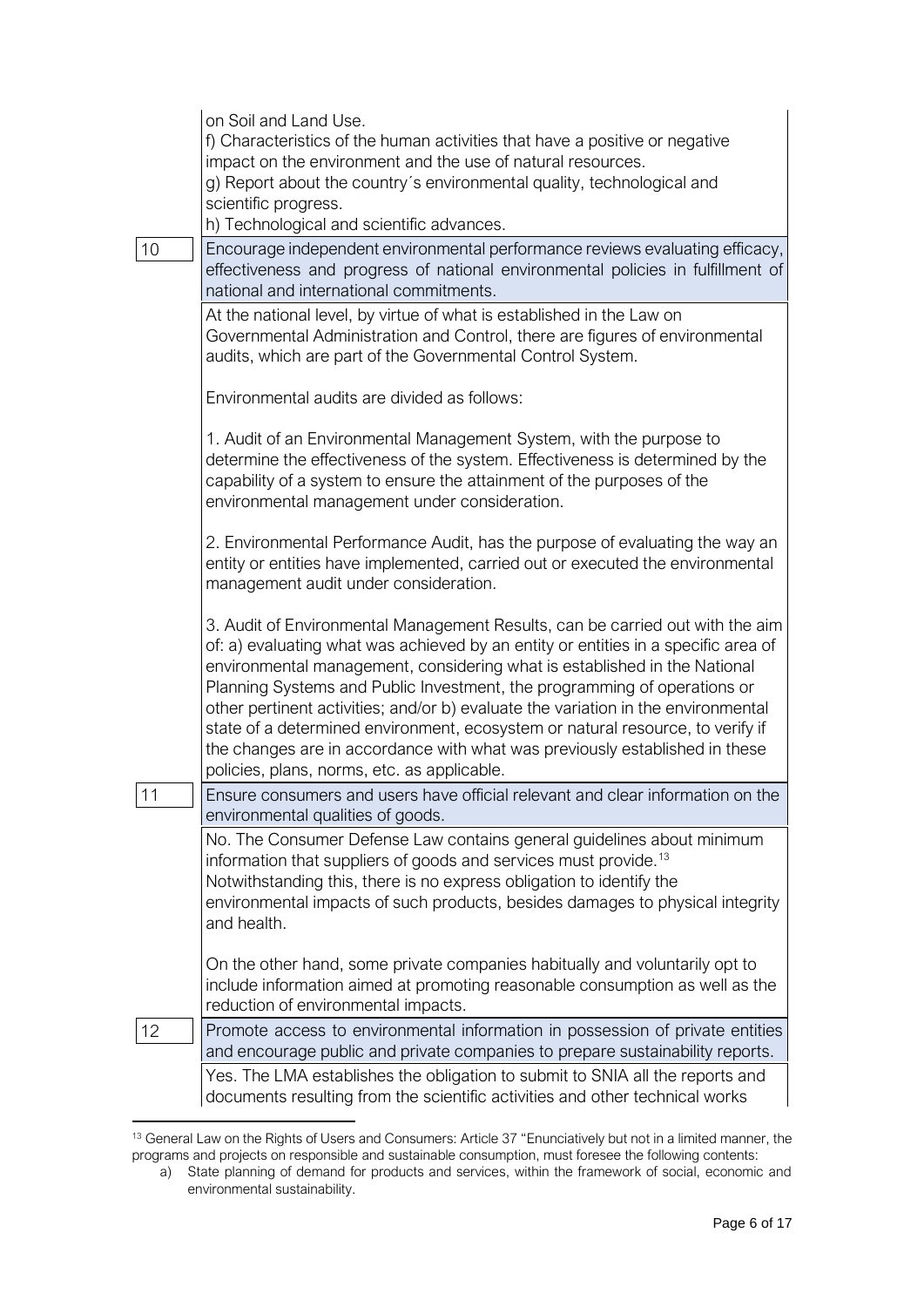carried out by natural persons or companies, either Bolivian nationals or international entities, linked with environmental issues and natural resources.

The activities, works or projects that have an environmental license must comply with an annual environmental monitoring report prepared by a consultant registered at RENCA.

For the industrial sector, it is established that the information related to the project is of a public nature, however, a company may protect any information that could affect industrial or intellectual property rights duly furnishing technical-legal support.

Notwithstanding this, it has been identified that SNIA´s records are incomplete. Although some documents are detailed, in several cases it is only possible to access environmental licenses and licenses for the handling of hazardous substances, but not the current situation (if it was monitored at all) as determined by Law.

13 Guarantee mechanisms for public participation in decision-making processes, revisions, re-examinations or updates with respect to projects, activities and other processes for granting environmental permits that have or may have significant impact on the environment or when they may affect health.

> Article 11 of the CPE establishes the mechanisms for the exercise of democracy. Democracy is direct and participative, through a referendum, the legislative citizen initiative, the revocation of mandate, the assembly, the town council, and the previous consultation. Assemblies and town councils are of a deliberative nature according to the Law.

It can be pointed out that participation in environmental projects in particular is divided in two categories:

a) Public Consultation: (population in general). Article 343 of the CPE determines that the population has the right to participate in the environmental management initiative, to be previously consulted and informed with respect to decisions that could affect the quality of the environment. Likewise the LMA establishes that every person has the right to be informed, truthfully, timely and sufficiently with respect to questions linked to the protection of the environment, as well as to formulate petitions and promote initiatives at the individual or collective level.

Current Regulations on Environmental Prevention and Control ("RPCA" for its Spanish acronym) establish that during the phase of identification of impacts to be considered in an environmental impact evaluation (process to issue an environmental license), the company must carry out the Public Consultation to take into account the observations, suggestions and recommendations of the public that could be affected by the implementation of the project, work or activity. If this consultation is not foreseen in the evaluation, the competent authority will proceed to implement a period of Public Consultation and collect the reports it deems important in each case, prior to issuing the environmental license.

Based on a search of the SNIA, environmental impact evaluations are not usually published, therefore it is unlikely to confirm if the Public Consultation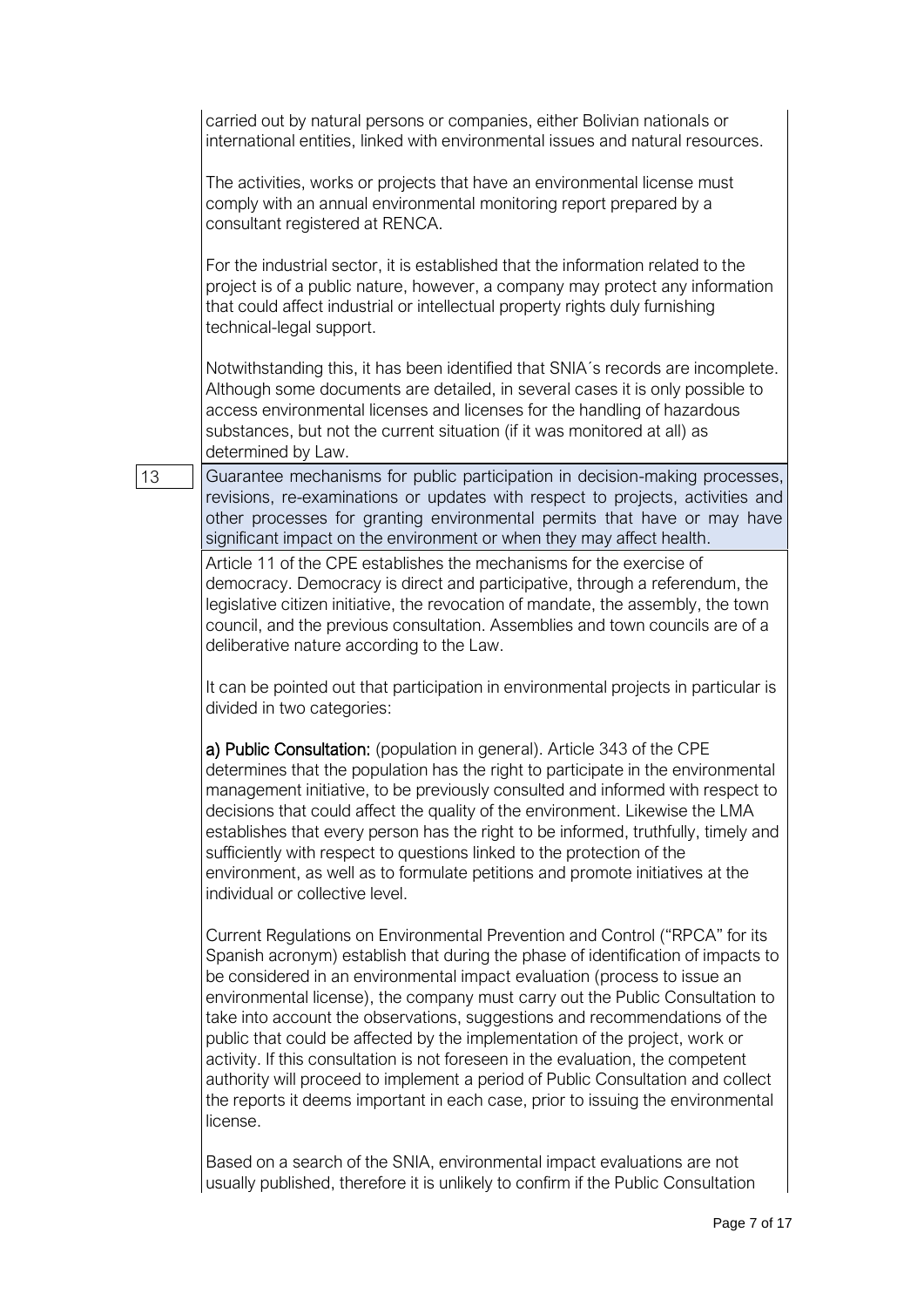has been complied with prior to the issuance of the environmental licenses.

|    | b) Previous Consultation: (indigenous populations). Article 30 of the CPE<br>establishes that the rural indigenous nations and native peoples enjoy the right<br>to be consulted through appropriate procedures, and in particular through their<br>own institutions every time that legislative or administrative measures are<br>foreseen that could affect them. The right to the mandatory previous<br>consultation will be respected and guaranteed, and shall be carried out by the<br>State in good faith and in concert, with respect to the exploitation of non-<br>renewable natural resources in the territory they inhabit.                                                                                                                                                                                                                                                                                    |
|----|----------------------------------------------------------------------------------------------------------------------------------------------------------------------------------------------------------------------------------------------------------------------------------------------------------------------------------------------------------------------------------------------------------------------------------------------------------------------------------------------------------------------------------------------------------------------------------------------------------------------------------------------------------------------------------------------------------------------------------------------------------------------------------------------------------------------------------------------------------------------------------------------------------------------------|
|    | Bolivia's record concerning previous consultations, has generated<br>controversies due to the need to have a specific normative in place to<br>implement the previous consultation, however, to date this has not<br>materialized. The jurisprudence of Constitutional Sentence 300/2012<br>corresponding to the TIPNIS case acknowledges the need for an adequate<br>regulatory framework regarding previous consultation and indicates what are<br>the constitutive elements of this figure in the light of ILO Convention 169 and<br>the United Nations Declaration on the Rights of Indigenous Peoples.                                                                                                                                                                                                                                                                                                                |
|    | The claims on the part of defenders of indigenous territories are based on the<br>failure to comply with these constitutive elements and because the procedure<br>of the right to previous consultation through their own institutions is not<br>respected:                                                                                                                                                                                                                                                                                                                                                                                                                                                                                                                                                                                                                                                                |
|    | - Previous: The State must consult prior to the implementation or execution of a<br>project. In practice, the State decides when to consider if within a project there<br>are phases that must be submitted to previous consultation or not.<br>-Informed: Indigenous Peoples must be fully aware of the risks when a project<br>is implemented, what will be the mechanisms to inform them and when they will<br>be informed so they can propose a development plan or a mitigation plan. In<br>practice there are no guidelines for the State to implement an informative<br>procedure.                                                                                                                                                                                                                                                                                                                                  |
|    | - Good faith: there must be an environment of dialogue and cooperation. In<br>practice, the claims refer to the violation of this element because of corruption.                                                                                                                                                                                                                                                                                                                                                                                                                                                                                                                                                                                                                                                                                                                                                           |
| 14 | Make efforts to identify the public directly affected by the above-mentioned<br>decision making processes and promote specific actions to facilitate their<br>participation.                                                                                                                                                                                                                                                                                                                                                                                                                                                                                                                                                                                                                                                                                                                                               |
|    | In general terms, the Public Consultation is applied in two instances: i)<br>procedure to obtain environmental licenses and ii) projects that affect rural,<br>indigenous, native territories. Additionally, the Hydrocarbons Law and Supreme<br>Decree No. 29033 on Previous Consultation regarding hydrocarbons matters,<br>establishes the procedure for such consultation and participation. This<br>normative is considered as the only one in the regulated sector that expressly<br>determines an additional procedure to that effect. Particularities: it is<br>established that the previous consultation must be carried out in two<br>opportunities: i) prior to the tender, the engagement, the call and the approval<br>of measures and ii) prior to the approval of the Environmental Impact Studies.<br>The SNIA does not publish information to confirm the previous consultation in<br>two opportunities. |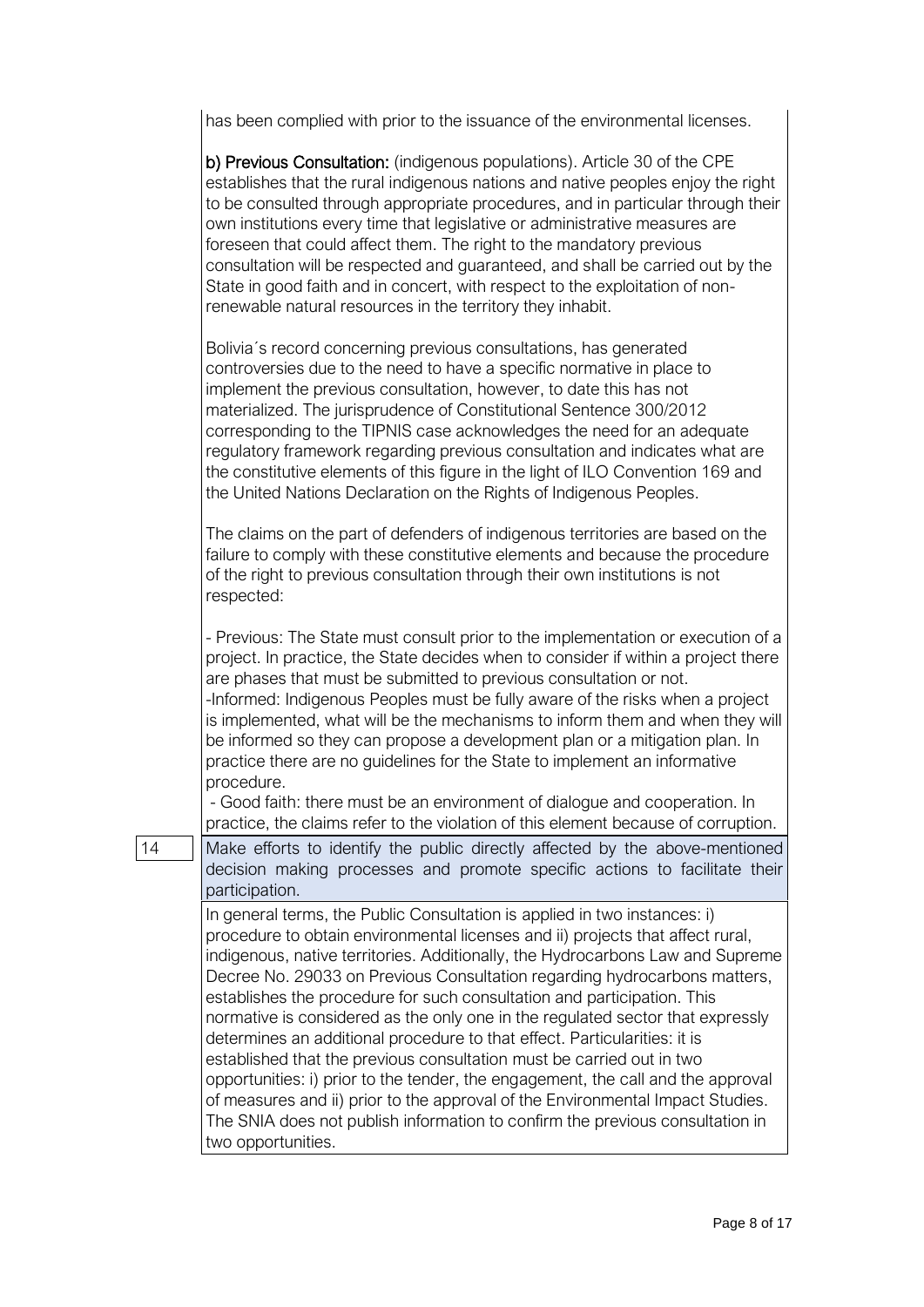15 Make public the following minimum necessary information related to the above mentioned decision-making processes: (a) description of the area of influence and physical and technical characteristics of the proposed project or activity; (b) description of the main environmental impacts of the project or activity and, as appropriate, the cumulative environmental impact; (c) description of the measures foreseen with respect to those impacts; (d) a summary of (a), (b) and (c) herein in comprehensible, non-technical language; (e) public reports and opinions of the involved entities addressed to the public authority related to the project or activity under consideration; (f) description of the available technologies to be used and alternative locations for executing the project or activity subject to assessment, when the information is available; and (g) actions taken to monitor the implementation and results of environmental impact assessment measures.

Administrative Resolution VMABCCGDF 57/2020 on the extension of the Public Consultation methodology applicable to the Environmental Impact Evaluation Study determines that, besides the documentation of the Environmental Impact Evaluation Study, the company must file a copy of the document concerning the dissemination of the study, presented to the population through a presentation note before the competent authority that establishes at least the following:

*a) Summary of the Project, Work or Activity:* A summary that permits the clear and rapid identification of the study´s content, punctual and objective wording that provides significant and substantial information. The Summary must be culturally pertinent, taking into account the native language of the affected population with a stake in the Project, which must contain clear terminology that is understandable for non-specialized public, thus contributing to public information.

*b) Clear and concrete identification of the key actors linked with the activity, work or project:* social, public, private actors and their main roles and interventions, as well as the identification of local actors.

*c) Synthesis of current status of the environment:* (situation without the project) *d) Main environmental impacts foreseen on the environment and the communities within the area of the activity, work or project:* (situation with the project) synthesis of the incidence of effects in the factors of the environmental system: physical, biological, socioeconomic and institutional juridical aspects. *e) Summary of the prevention and mitigation measures* as well as the Environmental Application and Monitoring Plan.

*f) Summary of the Abandonment, Operations Closure and Reclamation Programs.*

*g) Justification of the project, work or activity*

*h) Supporting documentation for dissemination* (audiovisual material, leaflets, radio messages, etc.).

The rule establishes that the duly filled out forms of the environmental impact evaluations of each project, work or activity will be made available to the public in general in the facilities of the MMAyA and the offices of the environmental entities during the respective period under review, in each one of the offices, and in an official registry that will be opened to that effect. This registry will also contain a current list of these documents. It was not possible to verify if this is implemented.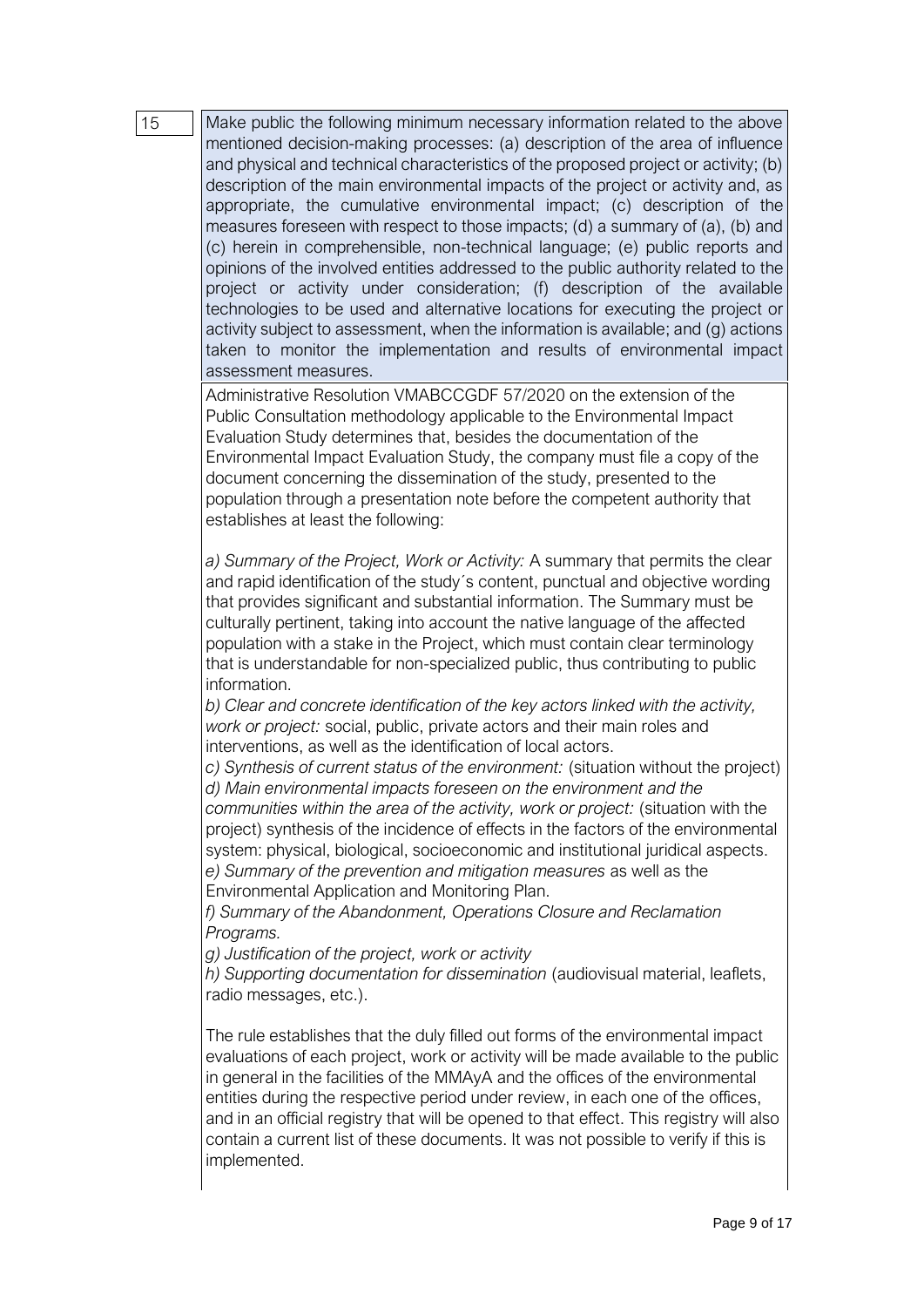|    | Additionally, it has been verified that the official page of the National Statistics<br>Institute ("INE" for its Spanish acronym) contains information with respect to<br>the issuance of environmental licenses only up to 2018. It does not contain<br>current information.                                                                                                                                                                                     |
|----|-------------------------------------------------------------------------------------------------------------------------------------------------------------------------------------------------------------------------------------------------------------------------------------------------------------------------------------------------------------------------------------------------------------------------------------------------------------------|
| 16 | Promote the right to public participation in environmental decision-making<br>processes with respect to environmental matters of public interest such as land-<br>use planning, policies, strategies, plans, programs, rules and regulations, which<br>have or may have significant impact on the environment.                                                                                                                                                    |
|    | Yes, the Law on Social Participation and Control defines the goals, principles,<br>attributions, rights, obligations and manners of exercise of the right. The right<br>to social participation and control is implemented in other aspects, through the<br>participation in environmental management, and to be previously consulted<br>and informed about decisions that could affect the quality of the environment<br>and the conservation of the ecosystems. |
|    | The types of actors in social participation and control are:                                                                                                                                                                                                                                                                                                                                                                                                      |
|    | - Organic: Social sectors, neighborhood councils, and/or organized union<br>councils, that are legally recognized.                                                                                                                                                                                                                                                                                                                                                |
|    | - Community-based: Indigenous nations and native, rural populations, the<br>intercultural and Afro-Bolivian communities as well as all those recognized by<br>the State's Political Constitution, that have their own organization,<br>- Circumstantial: The persons that get organized for a determined purpose and<br>that cease to exist when their objective is attained.                                                                                     |
|    | This means that there are conditions such as being part of a social organization<br>in its different expressions (unions, neighborhood councils, native peoples<br>communities, college of professionals, women's organizations, trade<br>associations, etc.).                                                                                                                                                                                                    |
| 17 | Define procedure and mechanisms that support the right to public participation<br>in above mentioned decision-making processes, from early stages until decision<br>is made.                                                                                                                                                                                                                                                                                      |
|    | No. There is no specific normative to regulate the participation stages.                                                                                                                                                                                                                                                                                                                                                                                          |
| 18 | With regards to above mentioned decision-making processes, guarantee public<br>is informed, as a minimum, of (a) the nature of the environmental decision, (b)<br>the authority responsible for making the decision and other authorities or bodies<br>involved, (c) procedure for public participation, (d) other public authorities where<br>additional information can be requested and procedure for such request.                                            |
|    | Yes. See the answer to point 15 with respect to the decision-making process<br>concerning the project that could affect a determined population, and not the<br>public in general.                                                                                                                                                                                                                                                                                |
| 19 | Provide the means to facilitate understanding and participation of directly<br>affected public with primary language that is different from official language.                                                                                                                                                                                                                                                                                                    |
|    | Yes. In general terms Administrative Resolution VMABCCGDF 57/2020<br>establishes the obligation that Public Consultation must be carried out in the<br>language of the persons involved.                                                                                                                                                                                                                                                                          |
|    | The General Labor Law and Linguistic Policies establishes the right of persons<br>to access information in their own language, as well as the institutional<br>obligations to promote the use of recognized languages. The norm establishes                                                                                                                                                                                                                       |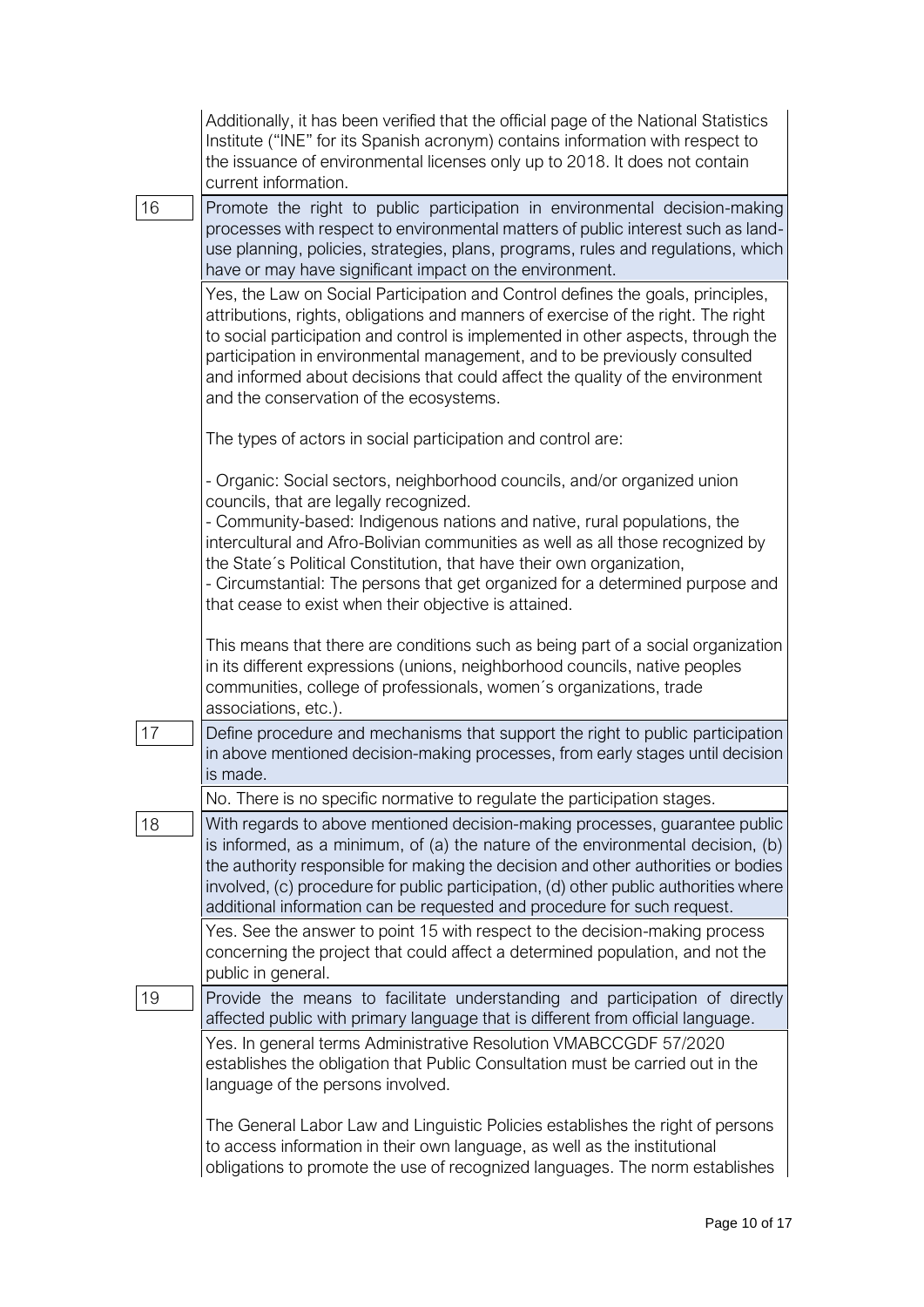|    | that public institutions must incorporate in their annual budget the necessary<br>resources to guarantee compliance with these public policies. The budgets are<br>not published in their entirety, although it is a duty to do so.                                                                                                                                                                                                                                                                                                                                                            |
|----|------------------------------------------------------------------------------------------------------------------------------------------------------------------------------------------------------------------------------------------------------------------------------------------------------------------------------------------------------------------------------------------------------------------------------------------------------------------------------------------------------------------------------------------------------------------------------------------------|
| 20 | Encourage establishment of appropriate spaces for consultation in which various<br>groups and sectors are able to participate.                                                                                                                                                                                                                                                                                                                                                                                                                                                                 |
|    | Article 50 of the Administrative Procedure Law ("LPA" for its Spanish acronym)<br>mentions that the organ responsible for the resolution of a procedure may at its<br>own discretion convene a public hearing when the nature of the procedure<br>requires it, or if it affects legally organized professional, economic or social<br>sectors. The hearing will be mandatory when the special representation<br>established for each administrative organization system applicable to the<br>organs of Public Administration foresees this. Currently, this figure is scarcely<br>implemented. |
| 21 | Guarantee domestic legislation and international obligations in relation to the<br>rights of indigenous peoples and local communities are observed.                                                                                                                                                                                                                                                                                                                                                                                                                                            |
|    | Yes. See answer to point 13 paragraph b). We underscore that there is no<br>special and/or specific normative that regulates the previous consultation. Up<br>to this date progress has been made on the proposals and even the<br>Plurinational Constitutional Tribunal has issued a pronunciation on the need to<br>have a specific normative in place, but currently there is no additional<br>instrument to the CPE.                                                                                                                                                                       |
|    | Access to justice in environmental matters                                                                                                                                                                                                                                                                                                                                                                                                                                                                                                                                                     |
| 01 | Ensure domestic legislation guarantees substantive and procedural due<br>process.                                                                                                                                                                                                                                                                                                                                                                                                                                                                                                              |
|    | The right to due process is guaranteed in Article 115.II <sup>14</sup> of the CPE. Likewise,<br>the CPE acknowledges the following channels to access justice:<br>- Ordinary Jurisdiction.<br>- Agro-environmental Jurisdiction.<br>- Rural Indigenous Native Jurisdiction <sup>15</sup> .                                                                                                                                                                                                                                                                                                     |
|    | We make reference to Constitutional Sentences SC 2801/2021-R and SCP<br>0051/2012 through which the Constitutional Tribunal manifested "As provided<br>in art. 115 II of the CPE, the State guarantees the right to due process and to<br>defense, with respect to due process, the vast constitutional jurisprudence<br>developed, indicates that application is immediate, and binding for the judicial<br>or administrative authorities and it constitutes a guarantee of procedural<br>legality, foreseen by the Constitution to protect the freedom, legal security and                   |
|    | the grounds or motivation of judicial resolutions ()"                                                                                                                                                                                                                                                                                                                                                                                                                                                                                                                                          |

<sup>&</sup>lt;sup>14</sup> Article 115, II. The State guarantees the right to due process, to defense and a plural, prompt, timely, gratuitous, transparent justice and without delays.

<sup>&</sup>lt;sup>15</sup> Law on Jurisdictional Delimitation: Article 10 (...) The scope of material effectiveness of the native indigenous jurisdiction does not include forestry rights, and agrarian rights, except for the internal distribution of lands in the communities that hold the legal possession or collective ownership right over the same.

<sup>&</sup>lt;sup>16</sup> The Public Administration will govern its acts fully submitting to the Law and ensuring that people are entitled to due process.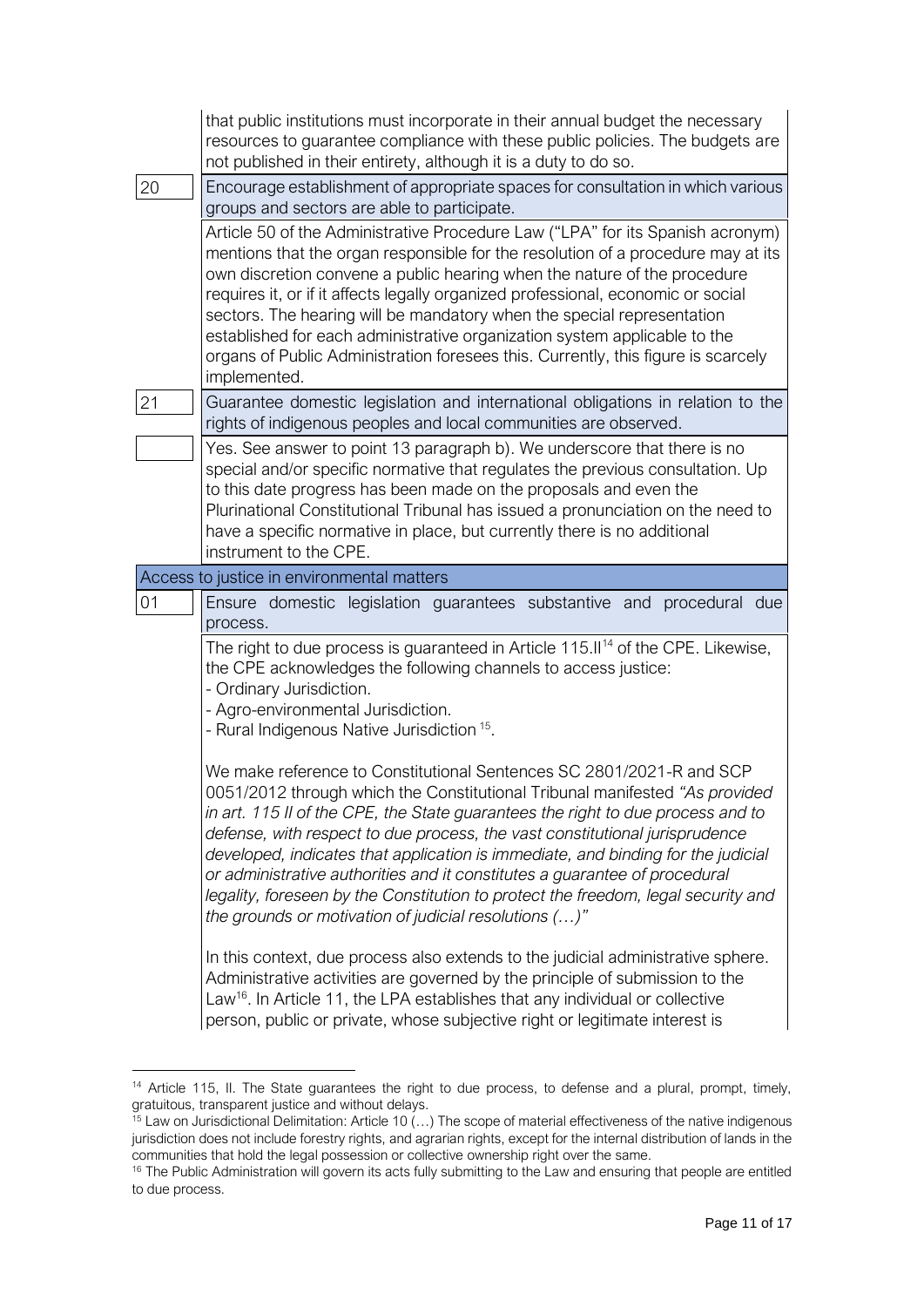|    | affected by an administrative action, may appear before the competent<br>authority to assert their rights or interests, as applicable.                                                                                                                                                                                                                                                                                                                                                                                                                                                                                                                                                                                                                                            |
|----|-----------------------------------------------------------------------------------------------------------------------------------------------------------------------------------------------------------------------------------------------------------------------------------------------------------------------------------------------------------------------------------------------------------------------------------------------------------------------------------------------------------------------------------------------------------------------------------------------------------------------------------------------------------------------------------------------------------------------------------------------------------------------------------|
| 02 | In addition and support of due process, have (a) competent State entities with<br>access to expertise in environmental matters; (b) effective, timely, public,<br>transparent and impartial procedures that are not prohibitively expensive; (c)<br>broad active legal standing in defense of the environment; (d) the possibility of<br>ordering precautionary and interim measures, inter alia, to prevent, halt, mitigate<br>or rehabilitate damage to the environment; (e) measures to facilitate the<br>production of evidence of environmental damage such as the reversal of the<br>burden of proof and the dynamic burden of proof; (f) mechanisms to execute<br>and enforce judicial and administrative decisions in a timely manner; and (g)<br>mechanisms for redress. |
|    | a) Competent State Entities with Access to specialized knowledge in<br>environmental matters.                                                                                                                                                                                                                                                                                                                                                                                                                                                                                                                                                                                                                                                                                     |
|    | The TA is the entity in charge of delivering justice in environmental matters I.<br>Article 186 of the CPE provides that the TA is the uppermost specialized<br>tribunal of the agro-environmental jurisdiction.<br>On the other hand, within the regulatory area, the main competent state<br>entities are:                                                                                                                                                                                                                                                                                                                                                                                                                                                                      |
|    | - Ministry of the Environment and Waters,<br>- National Service of Protected Areas,<br>- Oversight and Social Control Authority of Drinking Water and Basic<br>Sanitation,<br>- Forests and Lands Oversight and Social Control Authority,<br>- Departmental and Municipal Environmental Management Secretariats.                                                                                                                                                                                                                                                                                                                                                                                                                                                                  |
|    | In adherence to legal dispositions, the Law on Mother Earth establishes that<br>the entities responsible for activating the administrative and/or jurisdictional<br>instances with the object of demanding the protection and guarantee of Mother<br>Earth's rights, are:                                                                                                                                                                                                                                                                                                                                                                                                                                                                                                         |
|    | 1) Public authorities, at any level of the Plurinational State of Bolivia, within the<br>framework of their competences,<br>2) The Public Ministry,<br>3) The Advocate of Mother Earth <sup>17</sup> ,<br>4) Agro-environmental Tribunal.                                                                                                                                                                                                                                                                                                                                                                                                                                                                                                                                         |
|    | b) Effective, timely, public, transparent, impartial procedures without entailing<br>prohibitive costs.                                                                                                                                                                                                                                                                                                                                                                                                                                                                                                                                                                                                                                                                           |
|    | Article 178 of the CPE establishes that the power to deliver justice emanates<br>from the Bolivian people and it is based on the principles of independence,<br>impartiality, legal security, publicity, probity, celerity, gratuitous, juridical<br>pluralism, interculturality, equity, service to society, citizen participation, social<br>harmony and respect for people's rights.                                                                                                                                                                                                                                                                                                                                                                                           |
|    | Notwithstanding the above, in practice the processes are the subject to delays<br>and shortcomings due to the high procedural volume and institutional                                                                                                                                                                                                                                                                                                                                                                                                                                                                                                                                                                                                                            |

<sup>&</sup>lt;sup>17</sup> To date the Advocate of Mother Earth has not been created.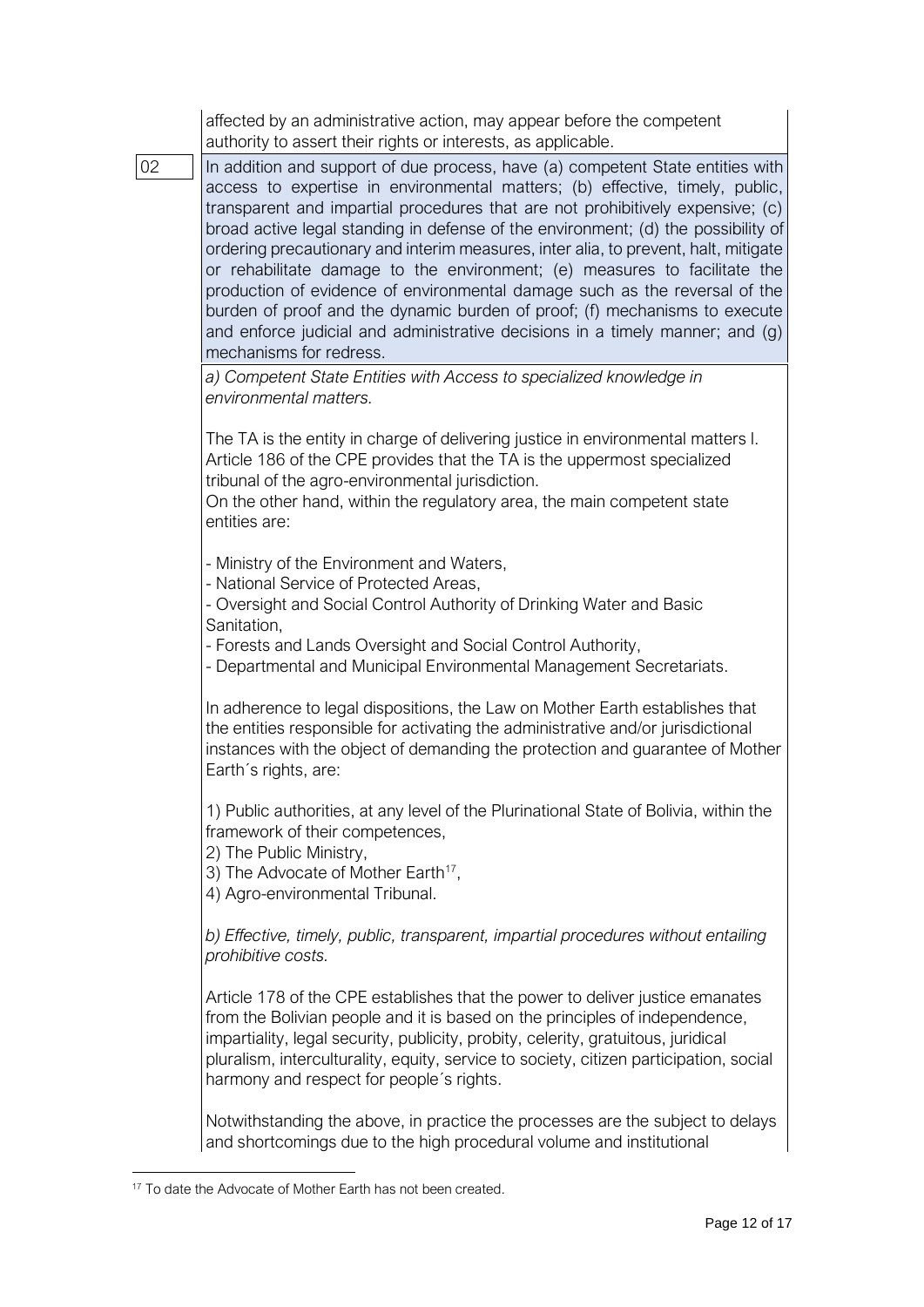disorganization.

*c) Active, ample legitimation in the environment´s defense, in accordance with national legislation*

The CPE acknowledges an active and ample legitimation in favor of any person to protect the right to the environment through pertinent legal actions<sup>18</sup>.

Likewise, the Law on Mother Earth establishes that any individual or collective person, that becomes aware of the violation of Mother Earth´s rights, has the duty to denounce this to the competent authorities.

*d) Possibility to instruct precautionary and provisional measures to, among other things, prevent, cease, mitigate or redress damages to the environment.*

The object of the precautionary measures is to mitigate, avoid, prevent or neutralize damages to the environment´s components or the identified risk sources and to eliminate the threats to environmental risk.

Among its characteristics, it can be filed on a party´s behalf or on the government´s own initiative, unless the Law provides otherwise. The precautionary measures are subject to variability, as they can be extended, substituted, improved or modified. The basis for precautionary measures in environmental matters are: i) plausibility of right, ii) hazard of imminent damage, iii) irreparable damage, iv) proportionality of the measure and v) juridical possibility.<sup>19</sup>

*e) Measures to facilitate the production of proof of environmental damage, when applicable, such as the inversion of the burden of proof and the dynamic burden of proof.*

There are no normative dispositions that foresee the generation of proofs or otherwise support for the generation thereof; the burden of proof corresponds to both parties to demonstrate what was denounced and taking into account that in environmental matters whoever obtains a right over natural resources or has an environmental license to carry out an activity, work or project, is bound by the responsibility to comply with the measures that guarantee that the environment is not affected.

We underscore that the Guide on Processes in Environmental Matters, Plenary´s Agreement SP. TA. No 015/2020 establishes making reference to the following: *"In the application of the burden of proof or the dynamic burden of proof, the judicial authority at the party´s request or on its own initiative, will require the presentation of this to the procedural party that enjoys the best conditions to obtain it (art. 151.II of Law 439, and 8.3 (e) of the Escazú Agreement) and by virtue of the procedural principles that govern the matter."*

*f) Execution mechanisms and timely compliance with the corresponding judicial and administrative decisions.*

<sup>&</sup>lt;sup>18</sup> Article 34.- Any person, on its individual initiative or representing a collectivity, is empowered to exercise legal actions in defense of the right to the environment

<sup>&</sup>lt;sup>19</sup> Guide on Processes in Environmental Matters. Plenary's Agreement SP. TA. No. 015/2020.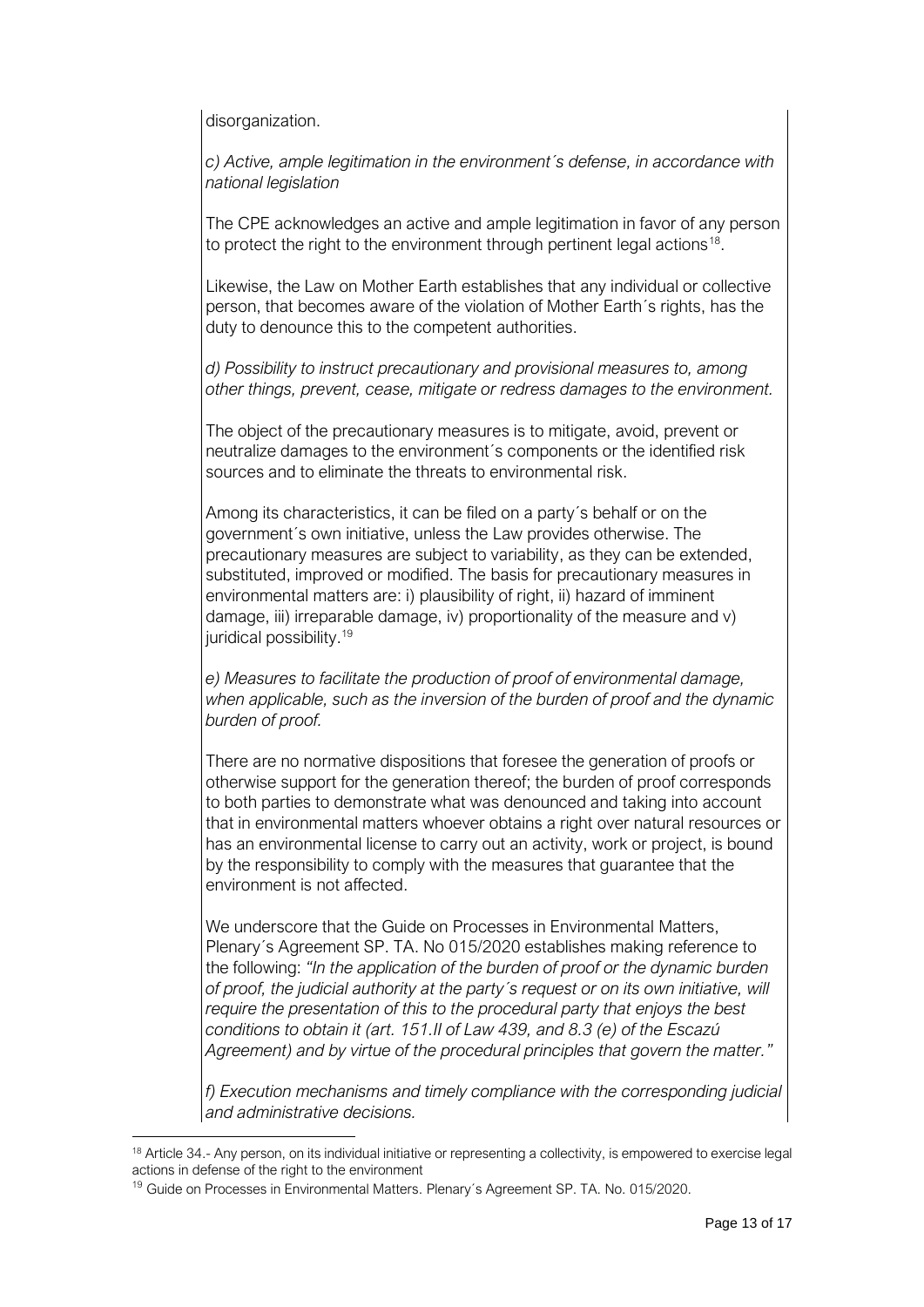|    | In the case of a lawsuit, the sentence not subject to appeal will instruct the<br>monitoring of the rulings that were issued with the aim of ensuring compliance<br>with the sentence (i.e. title clearing procedure for agrarian property).                                                                                                                                                                                                                                                                                                                                                                                                                                                                                                                                                                              |
|----|---------------------------------------------------------------------------------------------------------------------------------------------------------------------------------------------------------------------------------------------------------------------------------------------------------------------------------------------------------------------------------------------------------------------------------------------------------------------------------------------------------------------------------------------------------------------------------------------------------------------------------------------------------------------------------------------------------------------------------------------------------------------------------------------------------------------------|
|    | On the other hand, the definitive resolutions of the Public Administration, once<br>these are notified, will be executive and the Public Administration can proceed<br>with the forced execution thereof through the competent organs in each case.                                                                                                                                                                                                                                                                                                                                                                                                                                                                                                                                                                       |
|    | g) Reparation mechanisms, as applicable, such as restitution to the existing<br>state prior to the damage, restoration, compensation or payment of an<br>economic sanction, satisfaction, non-repetition guarantees, attention to the<br>affected persons and financial instruments to support the reparation.                                                                                                                                                                                                                                                                                                                                                                                                                                                                                                            |
|    | Article 347 of the CPE establishes the liability for environmental damages and<br>the imprescriptible nature of environmental crimes.                                                                                                                                                                                                                                                                                                                                                                                                                                                                                                                                                                                                                                                                                     |
|    | Article 152 of Law No 025 establishes that it is the competence of agro-<br>environmental judges () to take cognizance of actions aimed at establishing<br>environmental liability for the pollution of waters, air, soil or damages caused to<br>the environment, biodiversity, public health or the natural assets, for<br>compensation and reparation, rehabilitation or restoration of the damages<br>arising from or caused by, without prejudice to the administrative activities<br>established in these special norms that govern each matter.                                                                                                                                                                                                                                                                    |
|    | Law No. 300 Framework Law on Mother Earth and Integral Development to<br>Live Well establishes the direct liability for damages caused to the components<br>or living zones of Mother Earth and the liable person must restore the same, as<br>closely to the preexisting conditions prior to the damage, either directly or<br>through the State, when applicable.                                                                                                                                                                                                                                                                                                                                                                                                                                                       |
|    | The LMA establishes that environmental crimes "are the actions that injure,<br>deteriorate, degrade, or destroy the environment and whose actors are subject<br>to administrative and criminal sanctions. Thus, different levels of sanctions are<br>determined, ranging from the deprivation of freedom as a result of grave<br>damages to the environment (environmental crimes) up to simple sanctions or<br>fines that minimize grave crimes. For example, in 2019 Law 117 was enacted<br>on the Rational Use and Management of Burns commonly known as the<br>"Incendiary Law" by environmentalist collectives, because it establishes<br>administrative and pecuniary sanctions for burning in private properties or<br>protected areas, which is interpreted by society as an incentive rather than a<br>sanction. |
| 03 | Establish (a) measures to minimize or eliminate barriers to the exercise of the<br>right of access to justice; (b) means to publicize the right of access to justice and<br>the procedures to ensure its effectiveness; (c) mechanisms to systematize and<br>disseminate judicial and administrative decisions; and (d) the use of<br>interpretation or translation of languages other than the official languages.                                                                                                                                                                                                                                                                                                                                                                                                       |
|    | (a) The Bolivian Government has not established concrete measures to reduce<br>or eliminate barriers to the exercise of the right to access justice. Although the<br>Law on Mother Earth determines the expansion of the principle of living well,<br>the institutions supporting the public have not been implemented or the existing<br>ones were unable to provide the service for which they were created.                                                                                                                                                                                                                                                                                                                                                                                                            |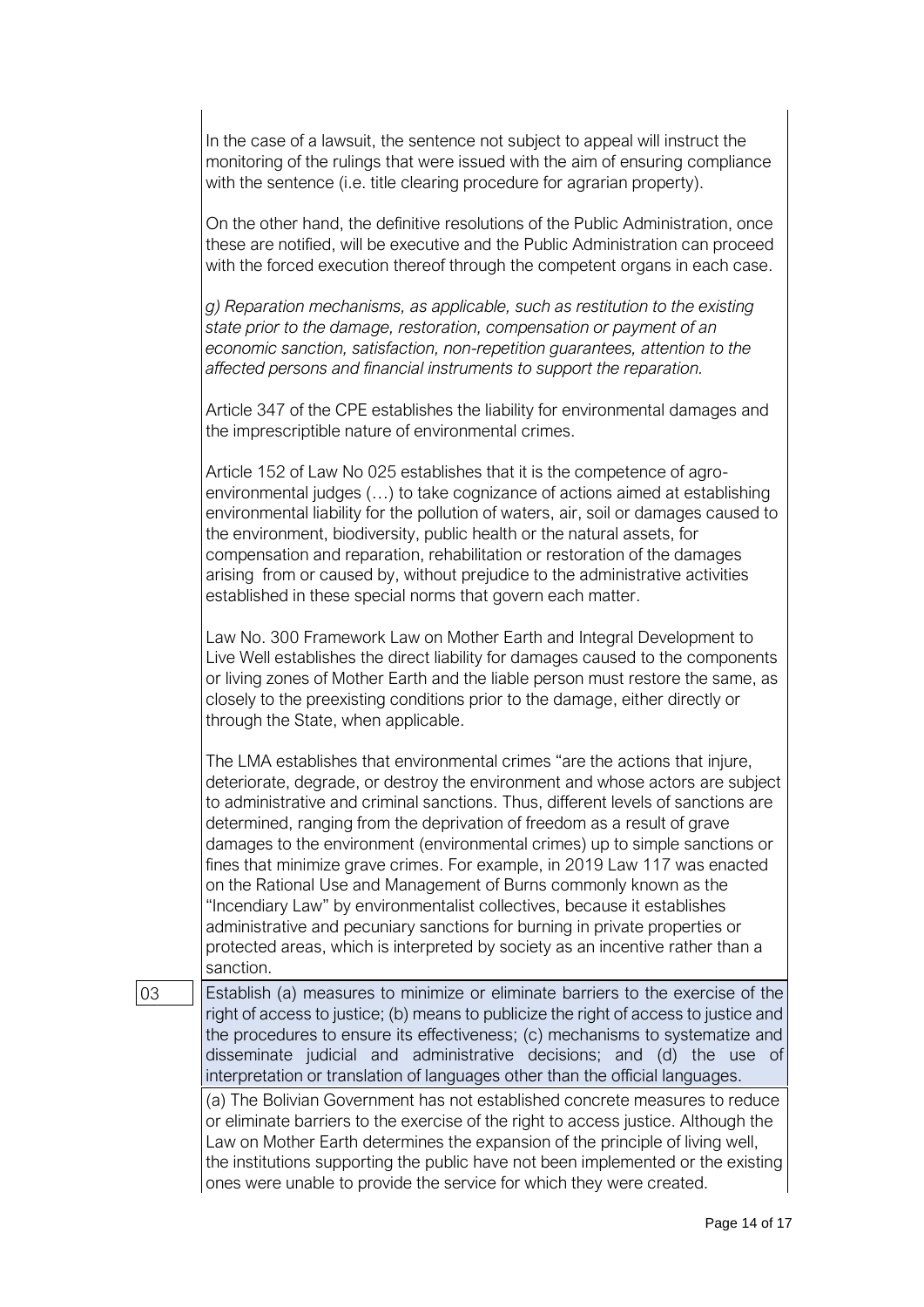|    | (b) Article 218 of the CPE determines in the part related to the Ombudsman,<br>who must ensure the validity, promotion, dissemination, and compliance with<br>individual and collective human rights. To date, in coordination with the TA, the<br>Ombudsman has organized social events for the implementation of the Escazú<br>Agreement in different populations throughout Bolivia. |
|----|-----------------------------------------------------------------------------------------------------------------------------------------------------------------------------------------------------------------------------------------------------------------------------------------------------------------------------------------------------------------------------------------|
|    | (c) The Plurinational Constitutional Tribunal has in its web page a browser of<br>causes, resolutions and jurisprudence. For its part, the Agro-environmental<br>Tribunal has developed the "Jurisprudential Tree" for the compilation,<br>systematization and classification of the resolutions that were issued.                                                                      |
|    | Access to both pages is enabled and current.                                                                                                                                                                                                                                                                                                                                            |
| 04 | Establish support mechanisms, including free technical and legal assistance with<br>the objective to meet the needs of persons or groups in vulnerable situations.                                                                                                                                                                                                                      |
|    | The Plurinational Public Defense Service is currently in place as a decentralized<br>institution in charge of the defense regime and access to gratuitous justice.<br>Notwithstanding this, the legal assistance and technical defense is limited to<br>criminal matters. <sup>20</sup>                                                                                                 |
|    | With respect to environmental matters, the TA engages a professional on an<br>annual basis to comply with the legal mandate to assist citizens promptly,<br>timely and on a gratuitous basis <sup>21</sup> . This figure applies only to the defense of a<br>defendant, but the norm does not foresee a gratuitous defense for persons that<br>intend to initiate a claim.              |
| 05 | In practice and due to the large volume of cases, the possibility to access these<br>services is not effective, therefore the NGOs, which are non-profit entities, are<br>the main actors that provide gratuitous legal support to vulnerable groups.<br>Ensure judicial and administrative decisions adopted in environmental matters                                                  |
|    | are in writing.                                                                                                                                                                                                                                                                                                                                                                         |
|    | In administrative matters, the Regulations of the LPA establish in Article 29 that<br>the administrative act must be issued in writing, as well as the resolutions<br>adopted in the pertinent instances in response to the filing of an administrative<br>remedy.                                                                                                                      |
|    | Likewise, the Civil Proceedings Code establishes with respect to judicial<br>resolutions, judicial sentences, and resolutions that the same must comply with<br>formalities such as the submission of a written brief.                                                                                                                                                                  |
| 06 | Promote alternative dispute resolution mechanisms to allow such disputes are<br>prevented or resolved.                                                                                                                                                                                                                                                                                  |
|    | The rule on administrative matters does not foresee alternative means for the<br>resolution of controversies, therefore, the Public Administration is permitted to<br>act solely under what is expressly established in the norm.                                                                                                                                                       |
|    | For the other part, there is currently no procedural normative on environmental                                                                                                                                                                                                                                                                                                         |

<sup>&</sup>lt;sup>20</sup> Law 483: Article 12.- The Plurinational Public Defense Service is free for all persons that do not have the necessary economic resources to engage a private attorney, as well as for adult persons younger and older than 18 years.

<sup>&</sup>lt;sup>21</sup> Law on the Judicial Organ, paragraph 1, Article 113. "All defendants will have the right to be assisted by a public defender on duty, if they do not have their own":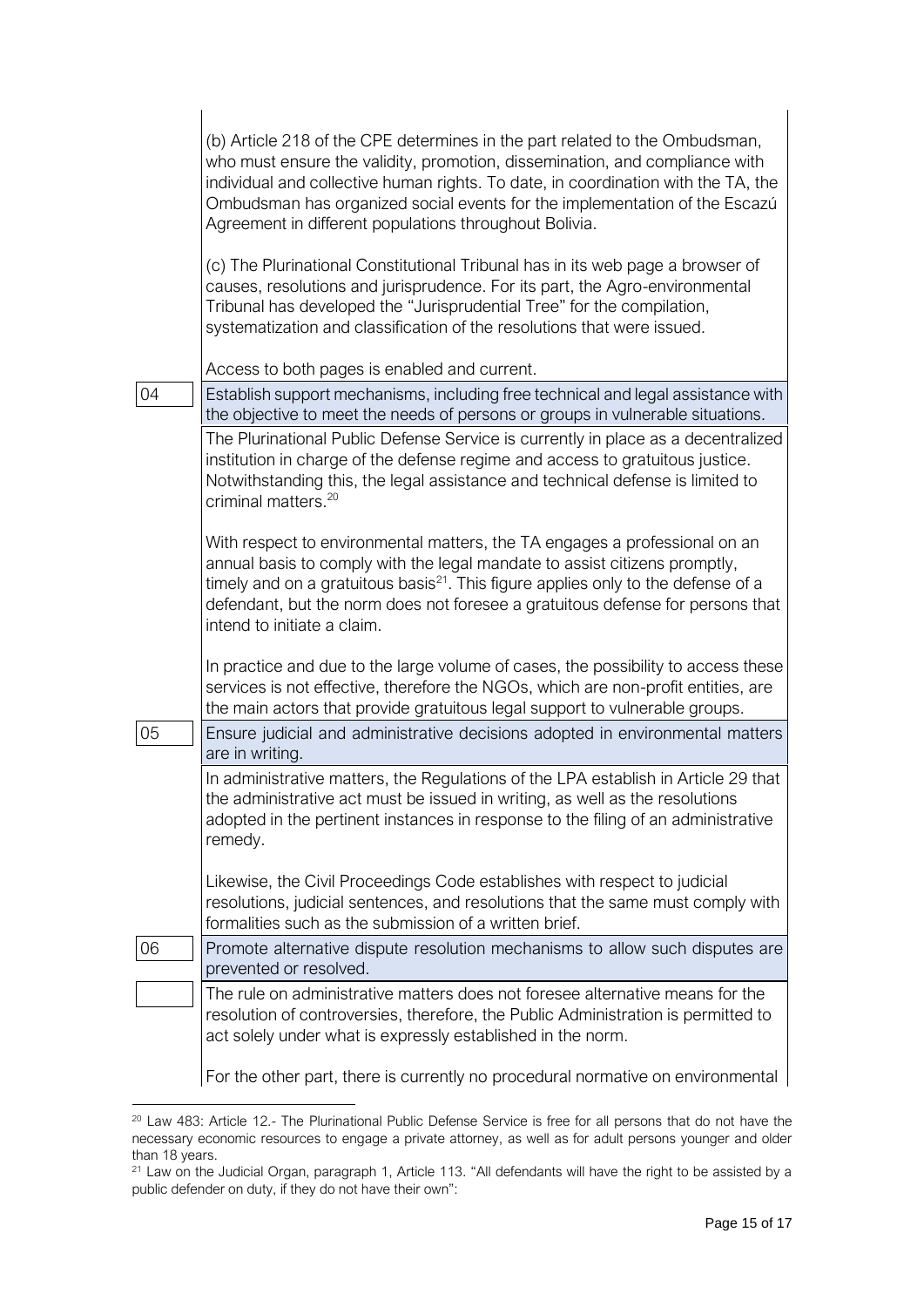| $\vert$ matters, even though there are some Bills <sup>22</sup> , there is yet no specific regulation. |
|--------------------------------------------------------------------------------------------------------|
| Notwithstanding this, the TA has issued The Guide on Processes <sup>23</sup> that                      |
| determines conciliation as an alternative means for the resolution of conflicts                        |
| and disposes that the Judge has the duty to convene or foster conciliation. We                         |
| underscore that conciliation can only proceed on available and acceptable                              |
| rights between the parties, depending on the characteristics and connotations                          |
| of the process.                                                                                        |

|    | Human rights defenders in environmental matters                                                                                                                                                                                                                                                                                                                                                                                                                                |
|----|--------------------------------------------------------------------------------------------------------------------------------------------------------------------------------------------------------------------------------------------------------------------------------------------------------------------------------------------------------------------------------------------------------------------------------------------------------------------------------|
| 01 | Guarantee a safe and enabling environment for persons, groups and<br>organizations that promote and defend human rights in environmental matters.                                                                                                                                                                                                                                                                                                                              |
|    | Current national normative does not foresee specific guarantees for the<br>promotion and defense of human rights in environmental matters on the part of<br>the defenders and organizations.                                                                                                                                                                                                                                                                                   |
|    | During the period from April to June 2021, the Bolivia's Documentation and<br>Information Center (CEDIB) one of the most important actors that compiles the<br>events that occurred in the country, has identified attacks against the<br>defenders of human rights and the continuity of projects and actions that affect<br>the rights of Indigenous Peoples and the environment. <sup>24</sup> As an example:                                                               |
|    | - April 2021: The Bolivian Association of Conservation Agents (ABOLAC for its<br>Spanish acronym) denounced the difficulties of safeguarding protected areas<br>due to the increase of mining activities and the absence of State support. This,<br>in addition to political differences, has led the Government to fire park rangers<br>that were complying with their functions.                                                                                             |
|    | -May 2021: Environmental defenders were intimidated and judicially accused of<br>encroachment and criminal association, because of their actions of defense<br>given the deforestation and wildfires in the municipality of Roboré and<br>denunciations of irregularities in the endowment of lands to people that support<br>the governing party, and the absence of consultation, consensus and<br>coordination between the authorities and the local population.            |
| 02 | Recognize, protect, and promote rights and ability to access such rights of<br>human rights defenders.                                                                                                                                                                                                                                                                                                                                                                         |
|    | There is jurisprudence of the Inter-American Court on Human Rights that,<br>interpreting the American Convention on Human Rights - ACHR, has laid<br>responsibility on the States for violating the rights that principle 10 of the Rio<br>Declaration on the Environment and Development proclaims. Notwithstanding<br>that, only as of the Escazú Agreement that Bolivia will develop an explicit<br>normative on the protection of the rights of defenders of human rights. |
| 03 | Prevent, investigate, and punish attacks, threats or intimidations directed to<br>human rights defenders.                                                                                                                                                                                                                                                                                                                                                                      |
|    | Current normative does not foresee a specific protection for defenders of<br>human rights. In the event this type of acts are perpetrated against them they<br>will be able to access justice.                                                                                                                                                                                                                                                                                 |

<sup>&</sup>lt;sup>22</sup> On July 27, 2021, the TA and the Justice Ministry presented the Draft Agro-environmental Procedural Code: [https://www.tribunalagroambiental.bo/index.php/2021/07/27/tribunal-agroambiental-y-ministerio-de-justicia](https://www.tribunalagroambiental.bo/index.php/2021/07/27/tribunal-agroambiental-y-ministerio-de-justicia-presentan-la-propuesta-de-codigo-procesal-agroambiental-al-vicepresidente-de-bolivia/)[presentan-la-propuesta-de-codigo-procesal-agroambiental-al-vicepresidente-de-bolivia/](https://www.tribunalagroambiental.bo/index.php/2021/07/27/tribunal-agroambiental-y-ministerio-de-justicia-presentan-la-propuesta-de-codigo-procesal-agroambiental-al-vicepresidente-de-bolivia/)

<sup>23</sup> Plenary Agreement SP. TA No. 015/2020

<sup>24</sup> Report on human rights in Bolivia / April to June 2021